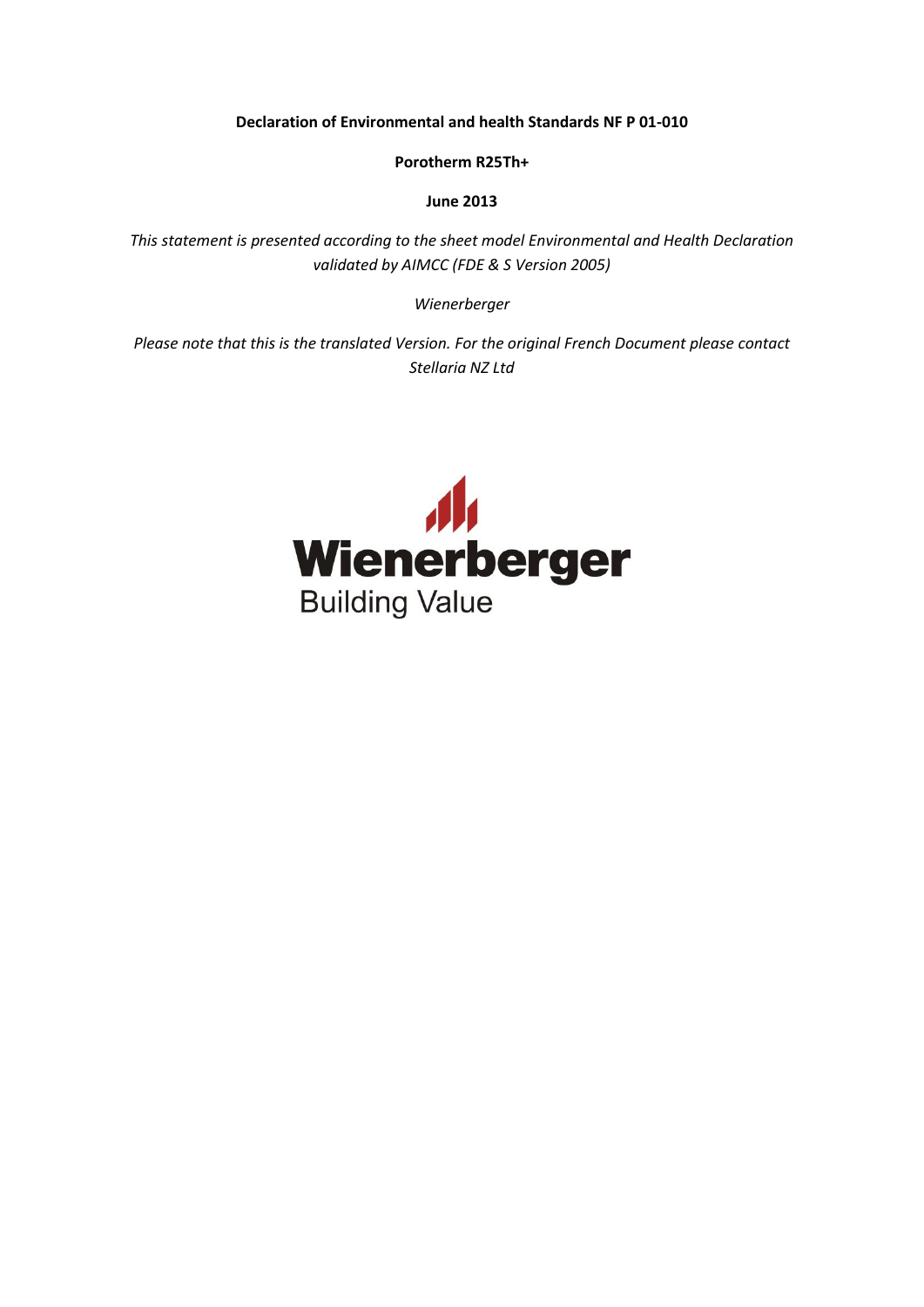#### **Introduction**

*The framework used for the presentation of the environmental and health declaration of the brick POROTHERM R25 Th + is the Environmental and Health Declaration Sheet developed by AIMCC (FDE & S Version 2005).*

*This sheet is a suitable framework for the presentation of environmental and health characteristics of construction products according to the requirements of the NF P 01-010 standard and the provision of additional comments and useful information respecting the spirit of this standard of sincerity and transparency (NF P 01-010 § 4.2).*

*An accompanying report of the declaration has been established, it can be accessed under confidentiality agreement, the headquarters of the company Wienerberger.*

Any use, total or partial, of the information provided and should at least be constantly accompanied by the full reference of the original statement: "full title, publication date, sender's address" that will deliver an authentic copy.

Data producer (NF P 01-010 4)

The information in this statement is provided under the responsibility of the Wienerberger according to NF P 01-010 § 4.6.

The industrial site used for the realization of this EPD is the industrial site of the group located in Achenheim.

Contact :

Pierre Helmstetter

pierre.helmstetter@wienerberger.com

Wienerberger SAS

8, rue du canal – Achenheim

67 087 STRASBOURG CEDEX 2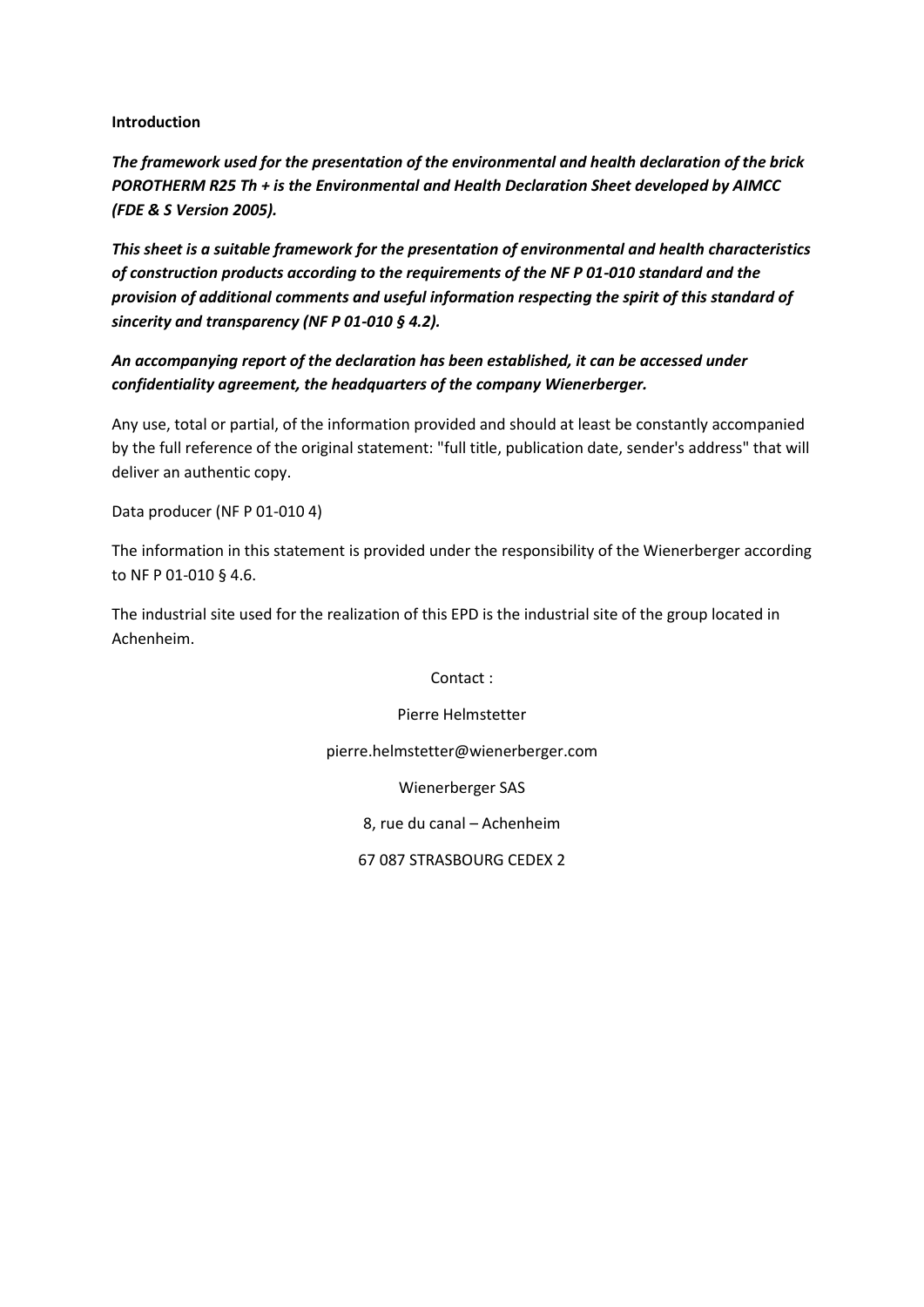### Reading Guide

Details on the format for displaying data

Some values are displayed in scientific format in accordance with the following example:

5.837 E-06 = 5.837 x 10-6

Display rules

The display of the results of inventory calculations complies with the recommendations of §4.7.1

NF P 01-010.

Abbreviations used

DVT: Typical lifetime

UF: Functional Unit

Units used

Kilogram (kg)

Gram (g)

Litre (l)

Kilowatt hour (kWh)

Megajoule (MJ)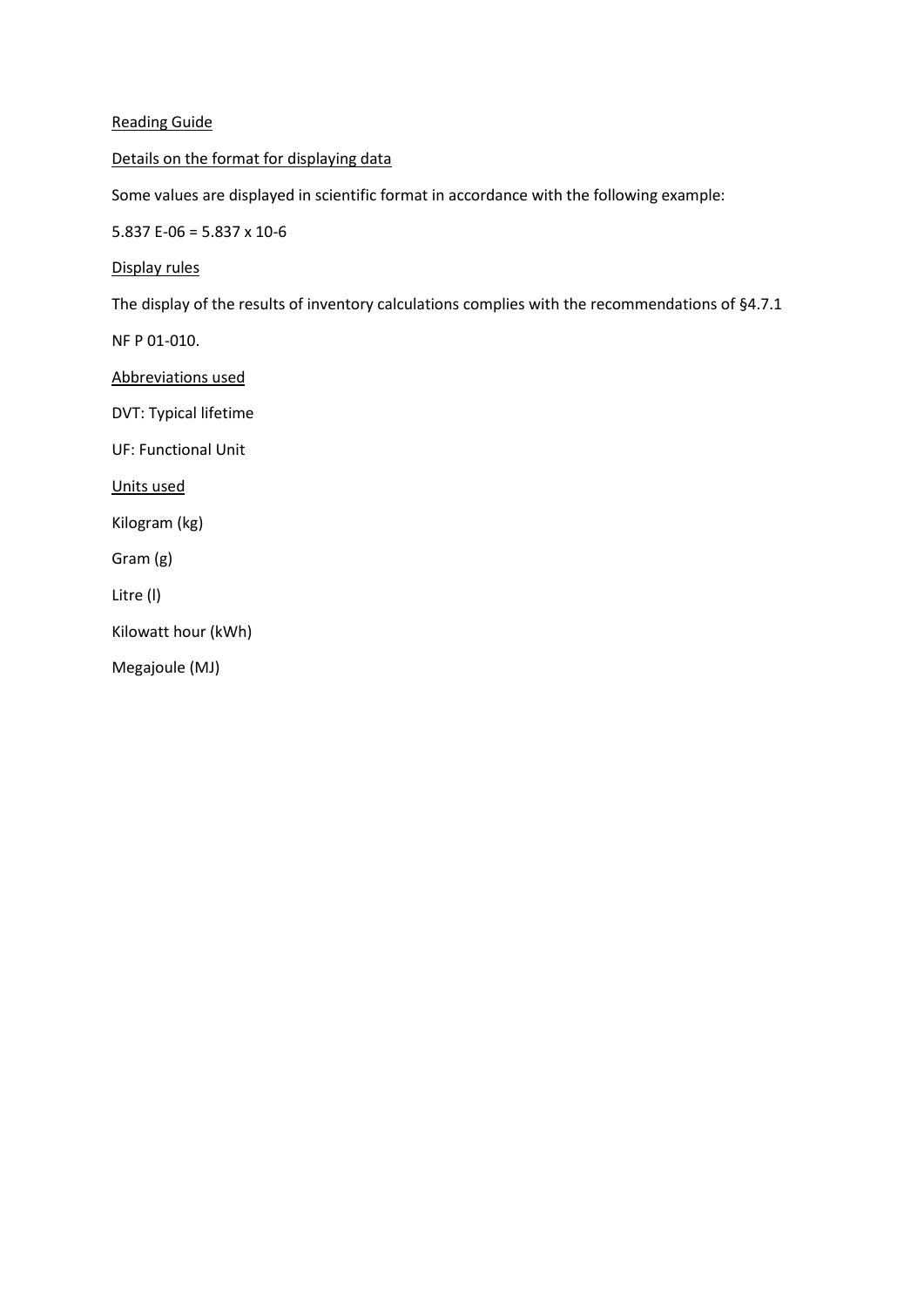# **1. Product Characterisation according to NF P 01-010 1.1 Definition of the Functional Unit**

Ensure the bearing wall function on 1m² wall and thermal insulation (thermal resistance of 1.61  $m^2$ .K.W-1) for an annuity.

# **1.2 Masses and database for the calculation of the functional unit (UF)**

Amount of product, distribution packaging and complementary products contained in UF on the basis of a Typical Lifetime (DVT) of 100 years.

Product: the product is considered a brick POROTHERM R25 Th base + (500x250x249). The interior and exterior coatings are not considered in the study. To ensure the assembly baseline scenario of a wall of 1  $m^2$ , the required amount of product is 165 kg of bricks POROTHERM R25 Th + (excluding breaks).

# **Breakage rate during implementation: 2%**

**Reference Flow:** the reference flow of the Life Cycle Analysis (LCA) is 168.3 kg bricks POROTHERM R25 Th + for a 100-year life is: 1,683 kg brick wall per m2 by annuity.

# **Distribution packaging:**

1.28g polyethylene / m² / in either 128g / m² / DVT

0.00503 g paper /  $m^2$  / or in 0.503 g /  $m^2$  / DVT,

11.90 g wood /  $m^2$  / in either 1190 g /  $m^2$  / DVT.

### **Additional products for implementation are:**

2.2 kg of thin mortar masonry joints,

0.77 l of mixing water,

3.47110 to -4 kWh of electricity consumption for mixing.

**Maintenance:** The product used does not need maintenance or replacement during its life span.

**Justification of information:** Data was provided by Wienerberger

The necessary amount of mortar is 0.022 kg of dry mortar per  $m<sup>2</sup>$  of wall in annual instalments according to EPD "thin mortar joints for mounting masonry units," published by the SNMI, water consumption is 0.0077 litres per m² per annuity wall surface (including losses) for mixing mortar, electricity consumption is 3.47110 to -6 kWh per m² per annuity surface (including losses) for mixing mortar.

### **1.3 Helpful technical features not contained in the definition of the functional unit**

Useful technical features not contained in the definition of the functional unit is an assurance of sound insulation and fire resistance. Concerning resistance to fire, complex, brick POROTHERM R25 th+ and dubbing Labelrok  $10 + 100$ , is classified REI 120 under a load of 130 KN / ml.

Source : PV Effectis n°09-V-473 Extension 10-2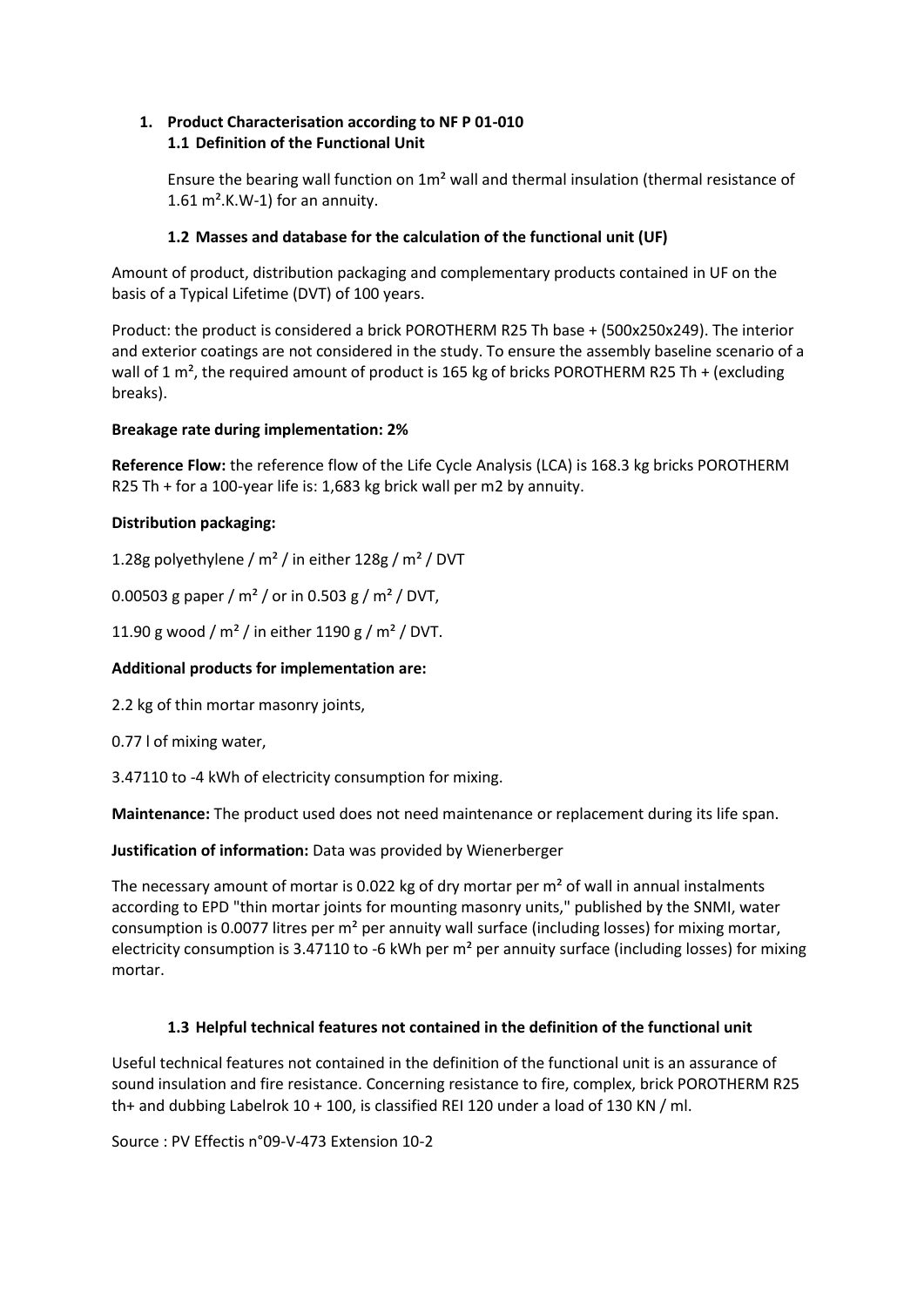### **2. Inventory data and other data according to NF P01-010 § 5 and comments on the environmental and health effects of the product according to NF P 01-010 § 4.7.2**

The life cycle inventory data presented below were calculated for the functional unit defined in 1.1 and 1.2

A reading guide table is available on page 4.

|                   | Unit | Production                              | Transport | Installation | Life | End of life | Total life cycle |          |
|-------------------|------|-----------------------------------------|-----------|--------------|------|-------------|------------------|----------|
|                   |      |                                         |           |              | used |             |                  |          |
| Flow              |      |                                         |           |              |      |             | Per Year         | For DVT  |
|                   |      | Consumption of natural energy resources |           |              |      |             |                  |          |
| Wood              | kg   | 0.0251                                  | 3.77 E-08 | 5.07 E-08    |      | 6.27 E-09   | 0.0251           | 2.51     |
| Coal              | kg   | 0.00369                                 | 6.57 E-06 | 9.85 E-06    |      | 1.09 E-06   | 0.00370          | 0.370    |
| Lignite           | kg   | 0.000244                                | 3.43 E-07 | 1.22 E-08    |      | 5.70 E-08   | 0.000244         | 0.0244   |
| Natural           | kg   | 0.0516                                  | 0.000164  | 4.76 E-06    |      | 2.73 E-05   | 0.0518           | 5.18     |
| Gas               |      |                                         |           |              |      |             |                  |          |
| Oil               | kg   | 0.00400                                 | 0.00705   | 1.38 E-06    |      | 0.00117     | 0.0122           | 1.22     |
| Uranium           | kg   | 1.86 E-09                               | 3.68 E-09 | 6.22 E-09    |      | 6.12 E-10   | 1.87 E-06        | 0.000187 |
| Energy indicators |      |                                         |           |              |      |             |                  |          |
| Total             | MJ   | 4.42                                    | 0.308     | 0.00396      |      | 0.0513      | 4.79             | 479      |
| Primary           |      |                                         |           |              |      |             |                  |          |
| Energy            |      |                                         |           |              |      |             |                  |          |
| Renewable         | MJ   | 0.790                                   | 0.000118  | 0.000198     |      | 1.96 E-05   | 0.790            | 79.0     |
| Energy            |      |                                         |           |              |      |             |                  |          |
| Non               | MJ   | 3.64                                    | 0.308     | 0.00376      |      | 0.0512      | 4.00             | 400      |
| Renewable         |      |                                         |           |              |      |             |                  |          |
| Energy            |      |                                         |           |              |      |             |                  |          |
| Energy            | MJ   | 3.91                                    | 0.308     | 0.00396      |      | 0.0513      | 4.27             | 427      |
| Process           |      |                                         |           |              |      |             |                  |          |
| Material          | MJ   | 0.515                                   | 1.05 E-06 | 1.78 E-06    |      | 1.74 E-07   | 0.515            | 51.5     |
| Energy            |      |                                         |           |              |      |             |                  |          |
| Electricity       | kWh  | 0.109                                   | 0.000220  | 1.38 E-05    |      | 3.65 E-05   | 0.109            | 10.9     |

### **2.1 Consumption of natural resources (NF P01-010 § 5.1) 2.1.1 Consumption of energy and natural resources indicators energy (NF P 01-010 §**

#### **Comments regarding the use of natural energy resources and energy indicators**

The total primary energy consumed during the life cycle of the brick POROTHERM R25 Th + is equal to 4.79 MJ / annuity. 16% of this energy is renewable. The total primary energy consists of process energy (89%) and material energy (11%).

The main energy source is natural gas used as fuel for the kilns and dryers

The residues of the paper industry and sawdust, contributing to energy production are of recovered materials. Their values are indicated in § 2.1.4.

The quantities of timber indicated above correspond to the consumption for the production of pallets. These are collected on site and borrow the traditional recycling circuit of the wooden pallet.

**Energy indicators should be used with caution because they add different origin of energy that do not have the same environmental impacts (refer preferably to the elementary streams).**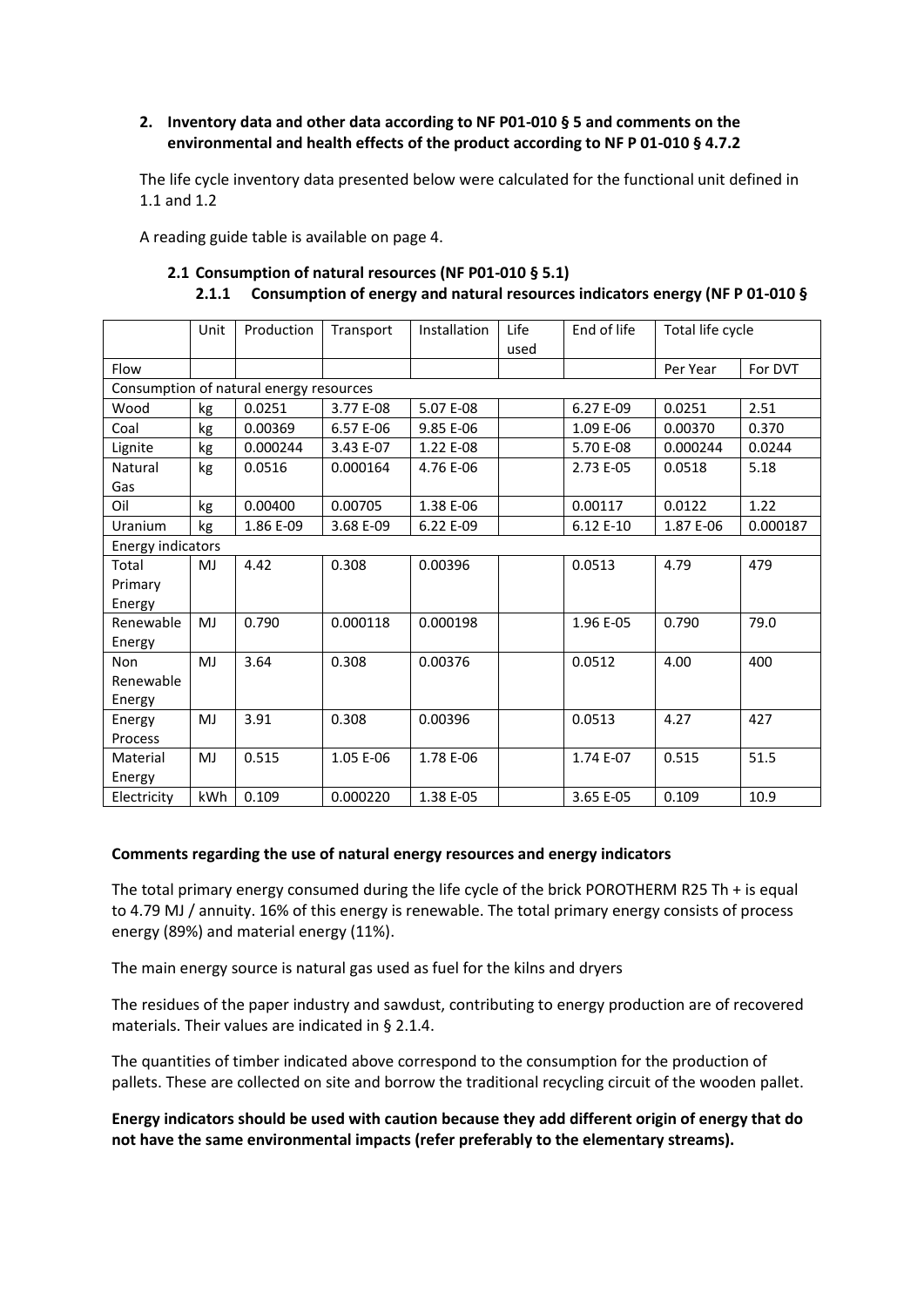# **2.1.2 Consumption of non-energy natural resources (NF P01-010 § 5.1.2)**

A reading guide table is available on page 4.

|                      | Unit     | Production  | Transport        | Installation | Life | End of                   | Total life cycle       |                        |
|----------------------|----------|-------------|------------------|--------------|------|--------------------------|------------------------|------------------------|
|                      |          |             |                  |              | used | life                     |                        |                        |
| Flow                 |          |             |                  |              |      |                          | Per Year               | For DVT                |
| Antimony             | kg       | 2.78 E-17   | $\bf{0}$         | 0            |      | $\mathbf 0$              | 2.78 E-17              | 2.78 E-15              |
| (Sb)                 |          |             |                  |              |      |                          |                        |                        |
| Silver (Ag)          | kg       | 4.41 E-10   | 1.05 E-12        | 3.46 E-14    |      | 1.74 E-13                | 4.43 E-10              | 4.43 E-08              |
| Clay                 | kg       | 1.76        | 3.11 E-07        | 1.05 E-07    |      | 5.17 E-08                | 1.76                   | 176                    |
| Arsenic              | kg       | 0           | 0                | 0            |      | $\bf{0}$                 | 0                      | $\pmb{0}$              |
| <b>Bauxite</b>       | kg       | 0.000120    | 2.06 E-07        | 6.45 E-10    |      | 3.43 E-08                | 0.00121                | 0.0121                 |
| (Al2O3)              |          |             |                  |              |      |                          |                        |                        |
| Bentonite            | kg       | $\mathbf 0$ | $\mathbf 0$      | 0            |      | $\pmb{0}$                | $\mathbf 0$            | $\mathbf 0$            |
| Bismuth (Bi)         | kg       | $\Omega$    | $\boldsymbol{0}$ | $\pmb{0}$    |      | $\mathbf 0$              | $\Omega$               | $\Omega$               |
| Boron (B)            | kg       | 1.49 E-11   | $\boldsymbol{0}$ | $\pmb{0}$    |      | $\mathbf 0$              | 1.49 E-11              | 1.49 E-09              |
| Cadmium              | kg       | 7.98 E-13   | $\mathbf 0$      | $\mathbf 0$  |      | $\mathbf 0$              | 7.98 E-13              | 7.98 E-11              |
| (Cd)                 |          |             |                  |              |      |                          |                        |                        |
| Limestone            | kg       | 0.0127      | 1.94 E-06        | 6.27 E-07    |      | 3.22 E-07                | 0.0127                 | 1.27                   |
| Sodium               | kg       | $\mathbf 0$ | 0                | 0            |      | $\mathbf 0$              | $\mathbf 0$            | 0                      |
| Carbonate            |          |             |                  |              |      |                          |                        |                        |
| Potassium            | kg       | 7.73 E-06   | 2.33 E-10        | 3.96 E-10    |      | 3.88 E-11                | 0.000187               | 0.0187                 |
| chloride             |          |             |                  |              |      |                          |                        |                        |
| Sodium               | kg       | 0.000186    | 9.62 E-07        | 4.53 E-08    |      | 1.60 E-07                | 0.000187               | 0.0187                 |
| Chloride<br>Chromium |          | 4.54 E-08   | 4.15 E-11        | 1.37 E-12    |      |                          |                        |                        |
|                      | kg       | 4.78 E-14   |                  | $\mathbf 0$  |      | 6.90 E-12<br>$\mathbf 0$ | 4.55 E-08<br>4.78 E-14 | 4.55 E-06<br>4.78 E-12 |
| Cobalt               | kg       | 1.20 E-07   | 0<br>2.11 E-10   | 6.97 E-12    |      | 3.51 E-11                | 1.20 E-07              | 1.20 E-05              |
| Copper<br>Dolomite   | kg       | 0           | 0                | 0            |      | $\bf{0}$                 | 0                      | $\mathbf 0$            |
| Tin                  | kg<br>kg | 5.99 E-11   | $\boldsymbol{0}$ | $\pmb{0}$    |      | $\pmb{0}$                | 5.99 E-11              | 5.99 E-09              |
| Feldspar             | kg       | 1.36 E-10   | $\mathbf 0$      | $\mathbf 0$  |      | $\mathbf 0$              | 1.36 E-10              | 1.36 E-08              |
| Iron                 | kg       | 0.000329    | 6.90 E-07        | 1.13 E-07    |      | 1.15 E-07                | 0.0003300              | 0.0330                 |
| Fluorite             | kg       | 8.45 E-09   | 0                | $\mathbf 0$  |      | $\mathbf 0$              | 8.45 E-09              | 8.45 E-07              |
| Gravel               | kg       | 1.57 E-05   | 5.13 E-06        | 3.80 E-08    |      | 8.54 E-07                | 2.18 E-05              | 0.00218                |
| Lithium              | kg       | $\pmb{0}$   | $\bf{0}$         | $\mathbf 0$  |      | $\mathbf 0$              | $\mathbf 0$            | $\mathbf 0$            |
| Kaolin               | kg       | $\mathbf 0$ | $\boldsymbol{0}$ | $\pmb{0}$    |      | $\mathbf 0$              | $\Omega$               | $\mathbf 0$            |
| Magnesium            | kg       | 2.57 E-09   | $\mathbf 0$      | 0            |      | $\mathbf 0$              | 2.57 E-09              | 2.57 E-07              |
| Manganese            | kg       | 1.80 E-08   | 2.42 E-11        | 7.99 E-13    |      | 4.02 E-12                | 1.80 E-08              | 1.80 E-06              |
| Mercury              | kg       | 1.63 E-12   | 0                | 0            |      | 0                        | 1.63 E-12              | 1.63 E-10              |
| Molybdenum           | kg       | 5.23 E-10   | 0                | $\mathbf 0$  |      | $\bf{0}$                 | 5.23 E-10              | 5.23 E-08              |
| Nickel               | kg       | 6.01 E-08   | 1.41 E-11        | 4.64 E-13    |      | 2.34 E-12                | 6.01 E-08              | 6.01 E-06              |
| Or                   | kg       | 1.22 E-12   | 0                | 0            |      | 0                        | 1.22 E-12              | 1.22 E-10              |
| Palladium            | kg       | 5.84 E-14   | 0                | $\mathbf 0$  |      | $\mathbf 0$              | 5.84 E-14              | 5.84 E-12              |
| Platinum             | kg       | 8.83 E-16   | $\mathbf 0$      | $\mathbf 0$  |      | $\mathbf 0$              | 8.83 E-16              | 8.83 E-14              |
| Lead                 | kg       | 3.19 E-08   | 6.59 E-11        | 2.18 E-12    |      | 1.10 E-11                | 3.20 E-08              | 3.20 E-06              |
| Rhodium              | kg       | 4.01 E-16   | 0                | 0            |      | 0                        | 4.01 E-16              | 4.01 E-14              |
| Rutile               | kg       | 9.90 E-10   | 0                | $\mathbf 0$  |      | $\mathbf 0$              | 9.90 E-10              | 9.90 E-08              |
| Sand                 | kg       | 0.0125      | 1.56 E-07        | 1.13 E-07    |      | 2.60 E-08                | 0.0125                 | 1.25                   |
| Silica               | kg       | 5.93 E-45   | 0                | $\mathbf 0$  |      | $\mathbf 0$              | 5.93 E-45              | 5.93 E-43              |
| Sulphur              | kg       | 8.24 E-07   | 1.03 E-11        | 1.75 E-11    |      | 1.71 E-12                | 8.24 E-07              | 8.24 E-05              |
| Barium               | kg       | 9.04 E-05   | 2.16 E-07        | 7.14 E-09    |      | 3.59 E-08                | 9.06 E-05              | 0.00906                |
| Sulfate              |          |             |                  |              |      |                          |                        |                        |
| Titanium             | kg       | 8.64 E-11   | 0                | 0            |      | 0                        | 8.64 E-11              | 8.64 E-09              |
| Tungsten             | kg       | $\pmb{0}$   | $\pmb{0}$        | $\pmb{0}$    |      | $\pmb{0}$                | $\pmb{0}$              | 0                      |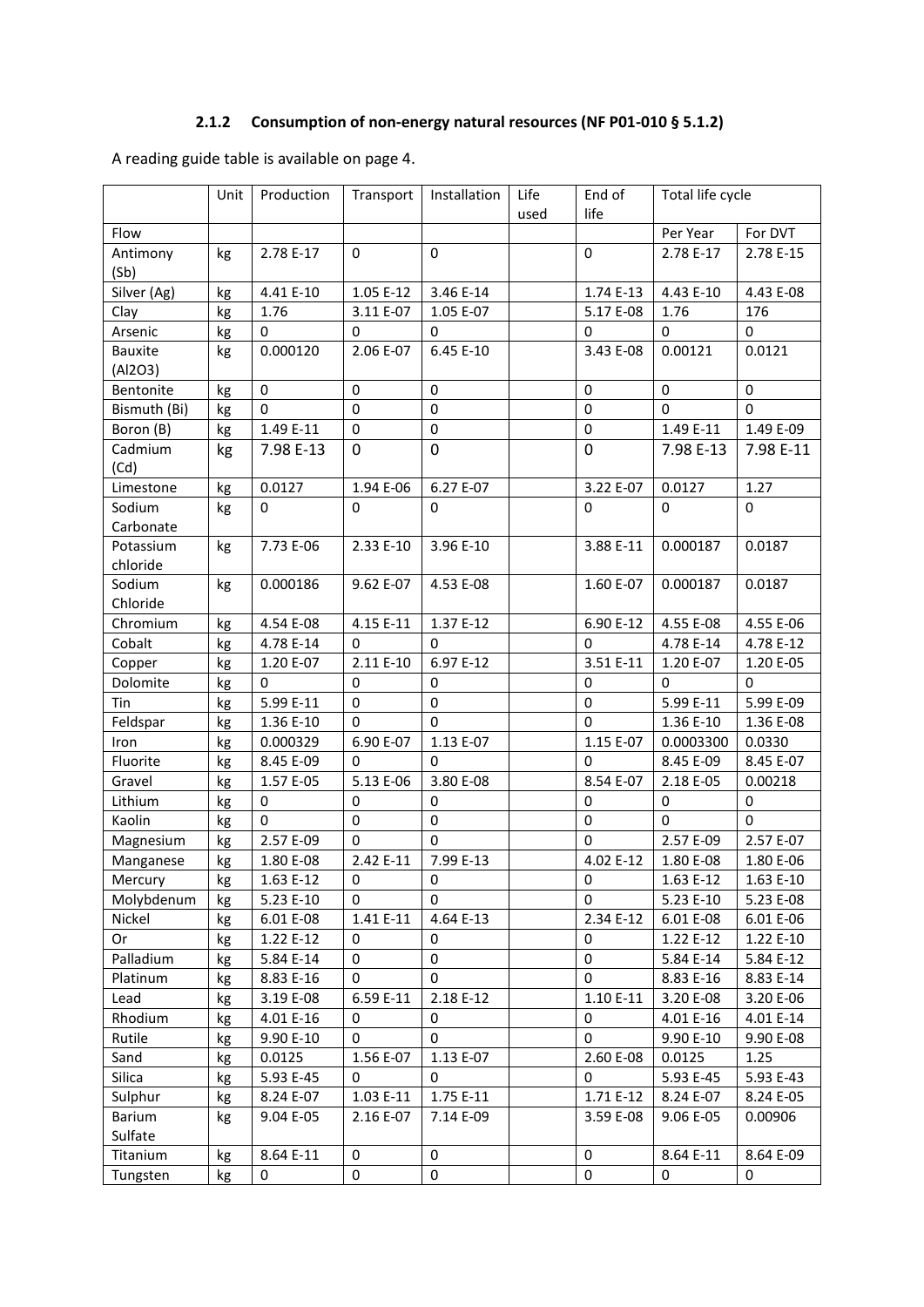| Vanadium                                               | kg | $\Omega$  | $\Omega$  | $\Omega$  | $\mathbf{0}$ | $\Omega$   | $\mathbf{0}$ |
|--------------------------------------------------------|----|-----------|-----------|-----------|--------------|------------|--------------|
| Zinc                                                   | kg | 6.35 E-09 | 1.53 E-12 | 5.07 E-14 | 2.55 E-13    | 6.35 E-09  | 6.35 E-07    |
| <b>Zirconium</b>                                       | kg | 1.62 E-12 | 0         | 0         | 0            | $1.62E-12$ | 1.62 E-10    |
| Raw<br>materials<br>unspecified<br>plant before        | Kg | $\Omega$  | $\Omega$  | $\Omega$  | $\Omega$     | $\Omega$   | $\mathbf{0}$ |
| unspecified<br>animal raw<br>materials<br>before       | kg | $\Omega$  | $\Omega$  | $\Omega$  | $\Omega$     | $\Omega$   | $\mathbf{0}$ |
| Non-<br>reassembled<br><i>intermediates</i><br>(total) | kg | 7.98 E-06 | 3.21 E-09 | 5.40 E-09 | 5.34 E-10    | 7.99 E-06  | 0.000799     |

### **Comments regarding the use of non-energy natural resources**

The consumption of clay, limestone and sand are mainly related to the production of bricks POROTHERM R25 Th +. A fraction of these materials is also related to the mortar joint necessary for the implementation step.

Despite their quantity, these resources are not involved in the depletion of non-renewable resources. Indeed, resource depletion indicator is 0.00127 kg eq. Sb / UF, see §3. While the depletion of clay resources indicator, limestone and sand is equal to 6.19 x 10-11 eq. Sb / UF.

No classified substance (T, T +, Xn, N) is intentionally introduced into the manufacture or during implementation of the product. Wienerberger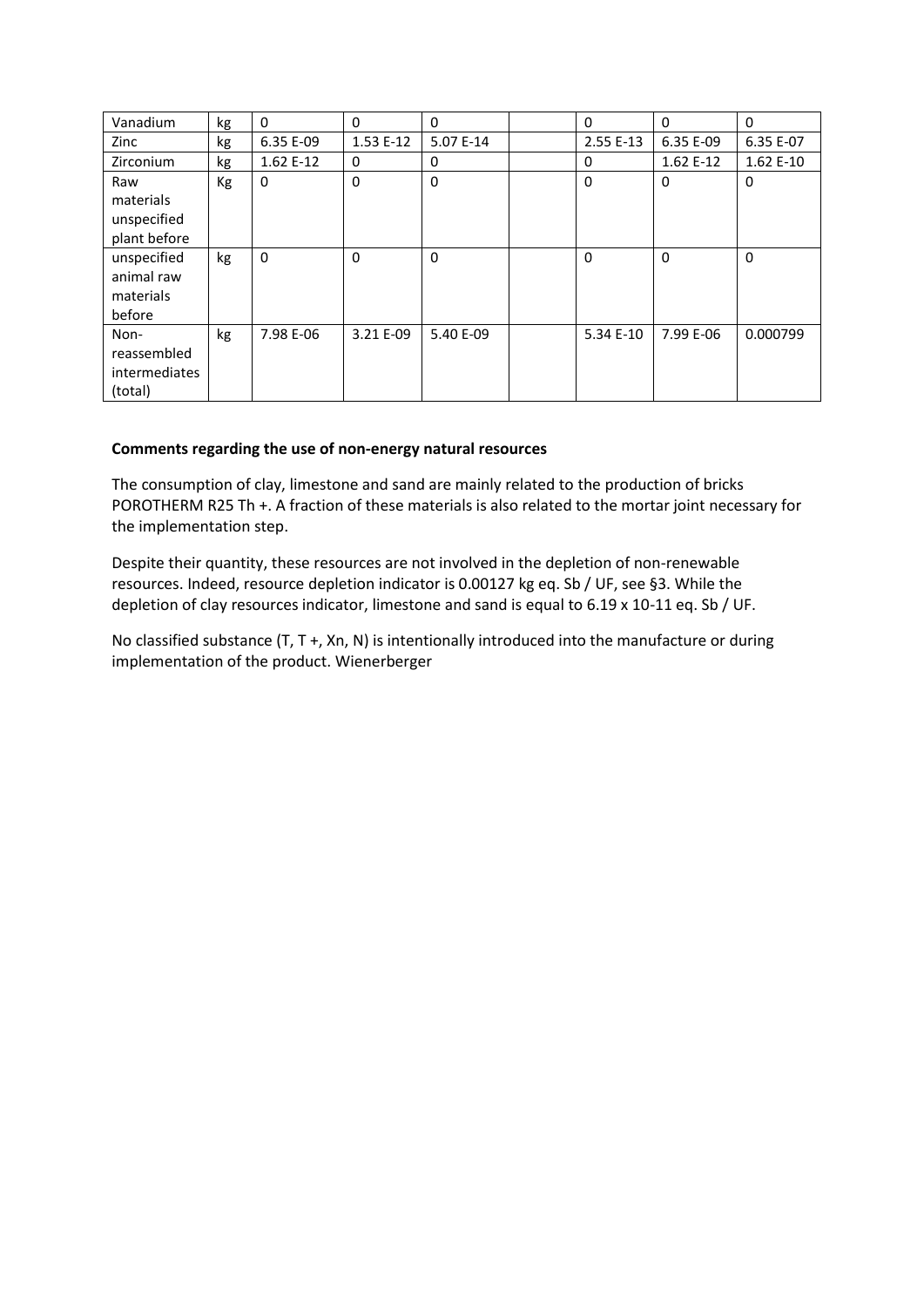### **2.1.3 Water consumption (withdrawals) (NF P01-010 § 5.1.3)**

|                 | Unit  | Production | Transport | <b>Installation</b> | Life | End of life | Total life cycle |         |
|-----------------|-------|------------|-----------|---------------------|------|-------------|------------------|---------|
|                 |       |            |           |                     | used |             |                  |         |
|                 |       |            |           |                     |      |             | Per Year         | For DVT |
| Water: Lake     | litre | 0.000326   | $\Omega$  | $\Omega$            |      | $\Omega$    | 0.000326         | 0.0326  |
| Water: Sea      | litre | 0.000158   | 6.39 E-11 | 1.08 E-10           |      | 1.06 E-11   | 0.000158         | 0.0158  |
| Water:          | litre | 0.00141    | 3.15 E-13 | 5.35 E-13           |      | 5.25 E-14   | 0.00141          | 0.141   |
| Groundwater     |       |            |           |                     |      |             |                  |         |
| Water:          | litre | 0.253      | 0.0294    | 0.00868             |      | 0.00488     | 0.296            | 29.6    |
| Origin          |       |            |           |                     |      |             |                  |         |
| Unspecified     |       |            |           |                     |      |             |                  |         |
| Water: River    | litre | 0.000709   | 5.95 E-13 | 1.01 E-12           |      | 9.89 E-14   | 0.000709         | 0.0709  |
| <b>Drinking</b> | litre | 0.366      | 1.38 E-08 | 2.34 E-08           |      | 2.29 E-09   | 0.366            | 36.6    |
| Water           |       |            |           |                     |      |             |                  |         |
| (network)       |       |            |           |                     |      |             |                  |         |
| Consumed        | litre | 0.621      | 0.0294    | 0.00868             |      | 0.00488     | 0.664            | 66.4    |
| water (total)   |       |            |           |                     |      |             |                  |         |

A reading guide table is available on page 4.

#### **Comments related to water use (withdrawals):**

The brick the production step POROTHERM R25 Th + uses 94% of the total water consumption.

The water of unspecified origin, representing 43% of total water consumption, is mainly used for the production of electricity and certain raw materials.

The amount of water consumed by the production site is 50% of the total water consumption.

### **2.1.4 Energy consumption and the recovered materials (NF P01-010 § 5.1.4)**

A reading guide table is available on page 4.

|                   | Unit | Production | Transport | Installation | Life<br>used | End of<br>life | Total life cycle |           |
|-------------------|------|------------|-----------|--------------|--------------|----------------|------------------|-----------|
|                   |      |            |           |              |              |                | Per Year         | For DVT   |
| Retrieved energy  | MJ   | $\Omega$   | $\Omega$  | $\Omega$     |              | $\Omega$       | 0                | $\Omega$  |
| Retrieved         | kg   | 0.0493     | 8.25 E-18 | 1.40 E-17    |              | 1.37 E-18      | 0.0493           | 4.93      |
| material: Total   |      |            |           |              |              |                |                  |           |
| Retrieved         | kg   | 7.25 E-05  | $\Omega$  | $\Omega$     |              | $\Omega$       | 7.25 E-05        | 0.00725   |
| Material: Steel   |      |            |           |              |              |                |                  |           |
| Retrieved         | kg   | $\Omega$   | $\Omega$  | $\Omega$     |              | $\Omega$       | $\Omega$         | $\Omega$  |
| Material:         |      |            |           |              |              |                |                  |           |
| Aluminium         |      |            |           |              |              |                |                  |           |
| Retrieved         | kg   | 1.54 E-10  | 8.25 E-17 | 1.40 E-17    |              | 1.37 E-18      | 1.54 E-10        | 1.54 E-08 |
| material: Metal   |      |            |           |              |              |                |                  |           |
| (unspecified)     |      |            |           |              |              |                |                  |           |
| Retrieved         | kg   | 3.39 E-05  | $\Omega$  | $\Omega$     |              | $\Omega$       | 3.39 E-05        | 0.00339   |
| material: Paper   |      |            |           |              |              |                |                  |           |
| Carton            |      |            |           |              |              |                |                  |           |
| Retrieved         | kg   | 0.00223    | $\Omega$  | $\Omega$     |              | $\Omega$       | 0.00223          | 0.223     |
| material: Plastic |      |            |           |              |              |                |                  |           |
| Retrieved         | kg   | $\Omega$   | $\Omega$  | $\Omega$     |              | $\Omega$       | $\Omega$         | $\Omega$  |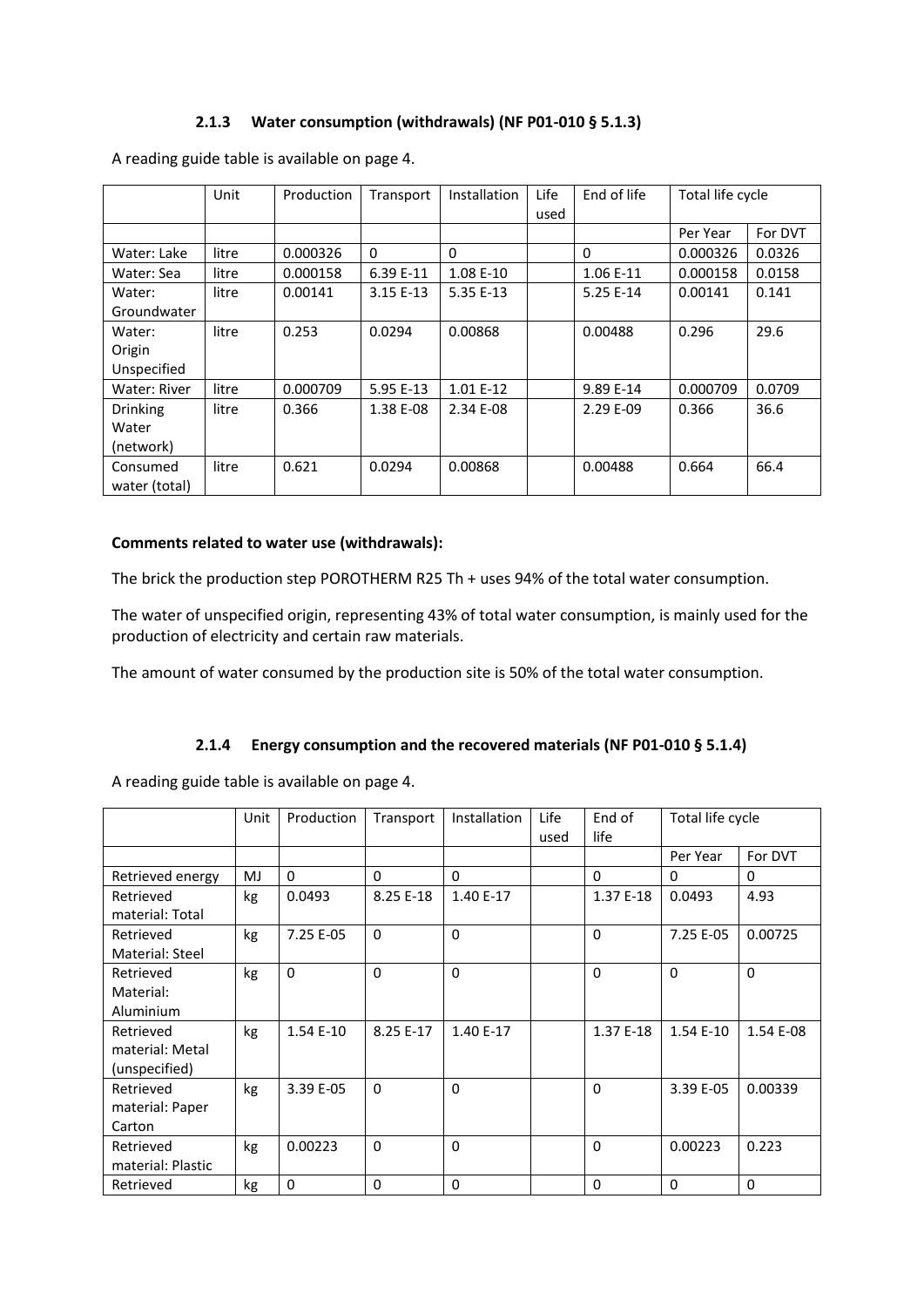| material: cullet  |    |           |   |   |   |           |         |
|-------------------|----|-----------|---|---|---|-----------|---------|
| Retrieved         | kg | 0.0465    | 0 | 0 | 0 | 0.0465    | 4.65    |
| material: Biomass |    |           |   |   |   |           |         |
| Retrieved         | kg | 8.29 E-05 | 0 | 0 | 0 | 8.29 E-05 | 0.00829 |
| material: Mineral |    |           |   |   |   |           |         |
| Retrieved         | kg | 0.000406  | 0 | 0 | 0 | 0.000406  | 0.0406  |
| material:         |    |           |   |   |   |           |         |
| unspecific        |    |           |   |   |   |           |         |

### **Comments related to energy consumption and recovered materials:**

The production site values the residues of the paper industry and sawdust.

These materials are recorded as inventory: only the impacts of their transportation is included in the environmental report

### **2.2 Emissions to air, water and soil (NF P 01-010 § 5.2) 2.2.1 Emissions to air (NF P 01-010 § 5.2.1)**

A reading guide table is available on page 4.

|                                                                   | Unit | Production | Transport | Installation | Life<br>used | End of life | Total life cycle |          |
|-------------------------------------------------------------------|------|------------|-----------|--------------|--------------|-------------|------------------|----------|
|                                                                   |      |            |           |              |              |             | Per Year         | For DVT  |
| Hydrocarbons<br>(unspecified<br>except methane)                   | g    | 0.134      | 0.0801    | 3.15 E-05    |              | 0.0133      | 0.227            | 22.7     |
| HAPa<br>(unspecified)                                             | g    | 1.66 E-06  | 8.75 E-08 | 2.06 E-09    |              | 1.45 E-08   | 1.76 E-06        | 0.000176 |
| Methane                                                           | g    | 0.157      | 0.0313    | 7.25 E-05    |              | 0.00521     | 0.194            | 19.4     |
| Volatile Organic<br>Compounds (e.g.<br>acetone,<br>acetate, etc.) | g    | 0.152      | 1.45 E-06 | 2.11 E-07    |              | 2.42 E-07   | 0.152            | 15.2     |
| Carbon Dioxide                                                    | g    | 261        | 23.0      | 0.0314       |              | 3.82        | 288              | 28753    |
| Carbon<br>monoxide                                                | g    | 0.215      | 0.0594    | 3.45 E-05    |              | 0.00987     | 0.284            | 28.4     |
| Nitrogen oxides                                                   | g    | 1.23       | 0.272     | 7.85 E-05    |              | 0.0453      | 1.54             | 154      |
| Nitrous oxide                                                     | g    | 0.000907   | 0.00296   | 1.11 E-06    |              | 0.000492    | 0.00436          | 0.436    |
| Ammonia                                                           | g    | 0.000454   | 1.62 E-07 | 7.80 E-08    |              | 2.69 E-08   | 0.000454         | 0.0454   |
| Dust (not<br>specified)                                           | g    | 0.124      | 0.0157    | 1.91 E-05    |              | 0.00262     | 0.142            | 14.2     |
| <b>Sulfur Oxides</b>                                              | g    | 1.61       | 0.00999   | 0.000129     |              | 0.00166     | 1.62             | 162      |
| Hydrogen Sulfur                                                   | g    | 0.000931   | 2.17 E-06 | 2.85 E-07    |              | 3.62 E-07   | 0.000934         | 0.0934   |
| Hydrogen<br>Cyanide                                               | g    | 4.31 E-06  | 4.48 E-10 | 4.63 E-10    |              | 7.44 E-11   | 4.32 E-06        | 0.000432 |
| Organic Chlorine<br>Compounds                                     | g    | 1.66 E-05  | 4.39 E-15 | 3.24 E-15    |              | 7.30 E-16   | 1.66 E-05        | 0.00166  |
| Hydrochloric<br>acid                                              | g    | 0.0129     | 1.67 E-05 | 8.06 E-06    |              | 2.78 E-06   | 0.0129           | 1.29     |
| Inorganic<br>Chlorine<br>Compounds                                | g    | 1.49 E-06  | 1.58 E-11 | 8.06 E-06    |              | 2.78 E-06   | 1.49 E-06        | 0.000149 |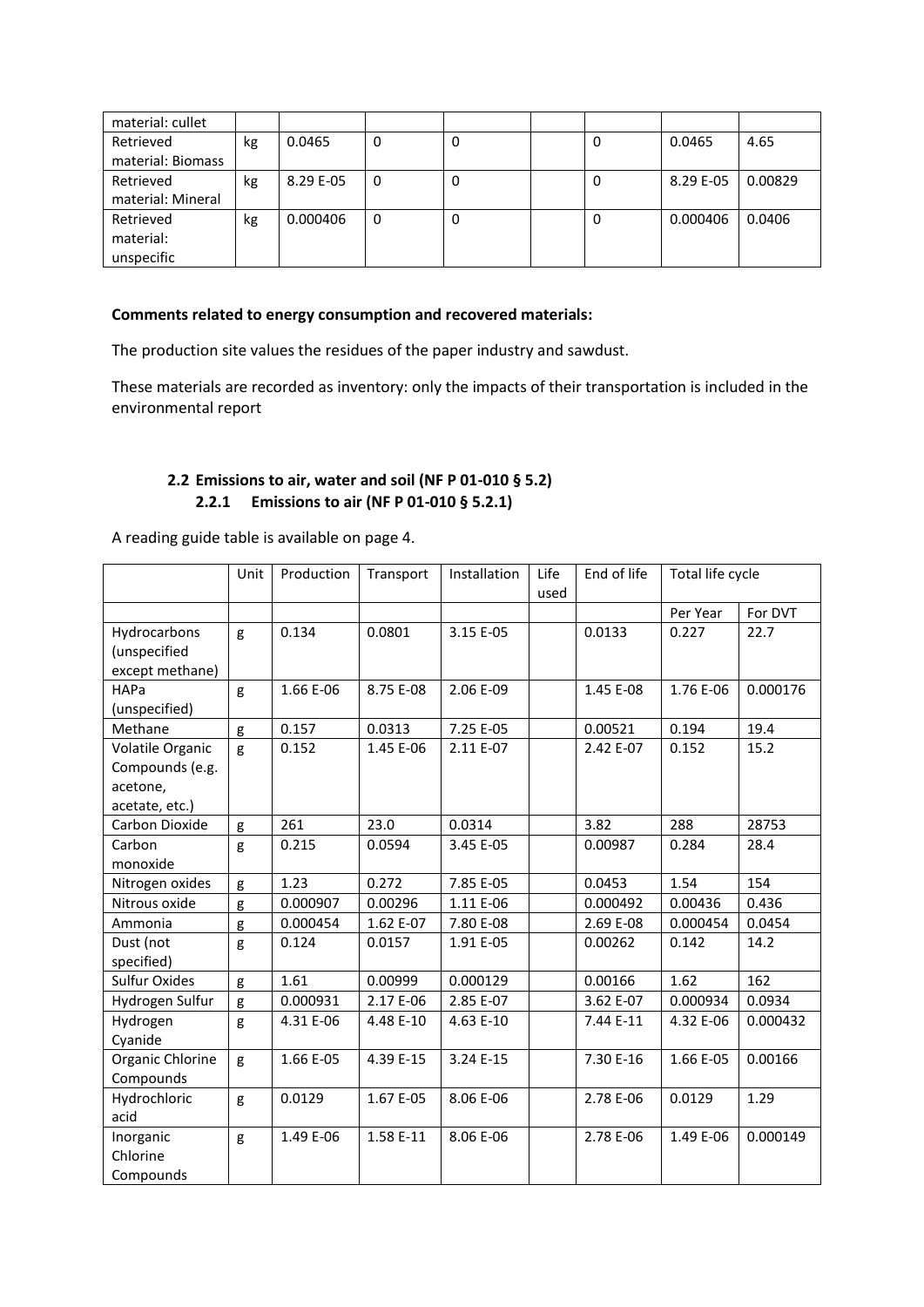| unspecified                              | g | 3.23 E-06 | 5.84 E-12   | 9.91 E-12   | 9.71 E-13   | 3.23 E-06   | 0.000323    |
|------------------------------------------|---|-----------|-------------|-------------|-------------|-------------|-------------|
| chlorine                                 |   |           |             |             |             |             |             |
| compounds                                |   |           |             |             |             |             |             |
| organic fluorine                         | g | 2.07 E-07 | 5.46 E-07   | 6.56 E-11   | 9.08 E-08   | 8.44 E-07   | 8.44 E-05   |
| compounds                                |   |           |             |             |             |             |             |
| inorganic                                | g | 0.00936   | 1.59 E-09   | 2.73 E-10   | 2.64 E-10   | 0.00936     | 0.935       |
| fluorine                                 |   |           |             |             |             |             |             |
| compounds                                |   |           |             |             |             |             |             |
| halogenated                              | g | 2.73 E-05 | 2.45 E-08   | 3.94 E-08   | 4.08 E-09   | 2.73 E-05   | 0.00273     |
| compounds                                |   |           |             |             |             |             |             |
| (unspecified)                            |   |           |             |             |             |             |             |
| unspecified                              | g | 0         | $\mathbf 0$ | $\mathbf 0$ | $\mathbf 0$ | $\mathbf 0$ | $\mathbf 0$ |
| fluorochemicals                          |   |           |             |             |             |             |             |
| Metals                                   | g | 0.000763  | 2.95 E-06   | 2.45 E-06   | 4.91 E-07   | 0.000769    | 0.0769      |
| (unspecified)                            |   |           |             |             |             |             |             |
| Antimony and its                         | g | 3.05 E-07 | 1.91 E-10   | 3.20 E-10   | 3.18 E-11   | 3.06 E-07   | 3.06 E-05   |
| compounds                                |   |           |             |             |             |             |             |
| Arsenic and its                          | g | 1.37 E-06 | 1.06 E-07   | 3.61 E-09   | 1.77 E-08   | 1.50 E-06   | 0.000150    |
| compounds                                |   |           |             |             |             |             |             |
| Cadmium and its                          | g | 7.23 E-07 | 5.87 E-07   | 1.19 E-09   | 9.76 E-08   | 1.41 E-06   | 0.000141    |
| compounds                                |   |           |             |             |             |             |             |
| Chromium and                             | g | 2.09 E-06 | 1.33 E-07   | 4.39 E-09   | 2.22 E-08   | 2.25 E-06   | 0.000225    |
| its compounds                            |   |           |             |             |             |             |             |
| Cobalt and its                           | g | 9.96 E-07 | 2.61 E-07   | 1.51 E-09   | 4.34 E-08   | 1.30 E-06   | 0.000130    |
| compounds                                |   |           |             |             |             |             |             |
| Copper and its                           | g | 2.64 E-06 | 3.93 E-07   | 3.97 E-09   | 6.54 E-08   | 3.10 E-06   | 0.000310    |
| compounds                                |   |           |             |             |             |             |             |
| Tin and its                              | g | 6.23 E-08 | 6.25 E-11   | 1.05 E-10   | 1.04 E-11   | 6.25 E-08   | 6.25 E-06   |
| compounds                                |   |           |             |             |             |             |             |
| Magnesium and                            | g | 1.38 E-05 | 3.18 E-08   | 4.48 E-09   | 5.28 E-09   | 1.39 E-05   | 0.00139     |
| its compounds                            |   |           |             |             |             |             |             |
| Mercury and its                          | g | 1.43 E-06 | 1.34 E-08   | 5.28 E-10   | 2.23 E-09   | 1.44 E-06   | 0.000144    |
| compounds                                |   |           |             |             |             |             |             |
| Nickel and its                           | g | 1.24 E-05 | 5.21 E-06   | 2.32 E-08   | 8.64 E-07   | 1.85 E-05   | 0.000144    |
| components                               |   |           |             |             |             |             |             |
| Lead and its                             | g | 7.85 E-06 | 1.92 E-06   | 1.49 E-08   | 3.19 E-07   | 1.01 E-05   | 0.00101     |
| compounds                                |   |           |             |             |             |             |             |
| Selenium and its                         | g | 2.00 E-06 | 1.08 E-07   | 3.58 E-09   | 1.79 E-08   | 2.13 E-06   | 0.000213    |
| compounds                                |   |           |             |             |             |             |             |
| Tellurium and its                        | g | 0         | 0           | $\mathbf 0$ | $\mathbf 0$ | 0           | 0           |
| compounds                                |   |           |             |             |             |             |             |
| Zinc and its                             | g | 1.62 E-05 | 0.000887    | 1.17 E-08   | 0.000147    | 0.00105     | 0.105       |
| compounds                                |   |           |             |             |             |             |             |
| Vanadium and                             | g | 3.71 E-05 | 2.08 E-05   | 8.57 E-08   | 3.46 E-06   | 6.15 E-05   | 0.00615     |
| its compounds                            |   |           |             |             |             |             |             |
| Silicon and its                          | g | 0.000800  | 1.53 E-06   | 2.49 E-06   | 2.54 E-07   | 0.000804    | 0.0804      |
| compounds                                |   |           |             |             |             |             |             |
| a HAP : Polycyclic Aromatic Hydrocarbons |   |           |             |             |             |             |             |

NOTE: Concerning radioactive emissions, this table should be completed as soon as the transposition of European Directive Euratom on radioactive emissions will be published.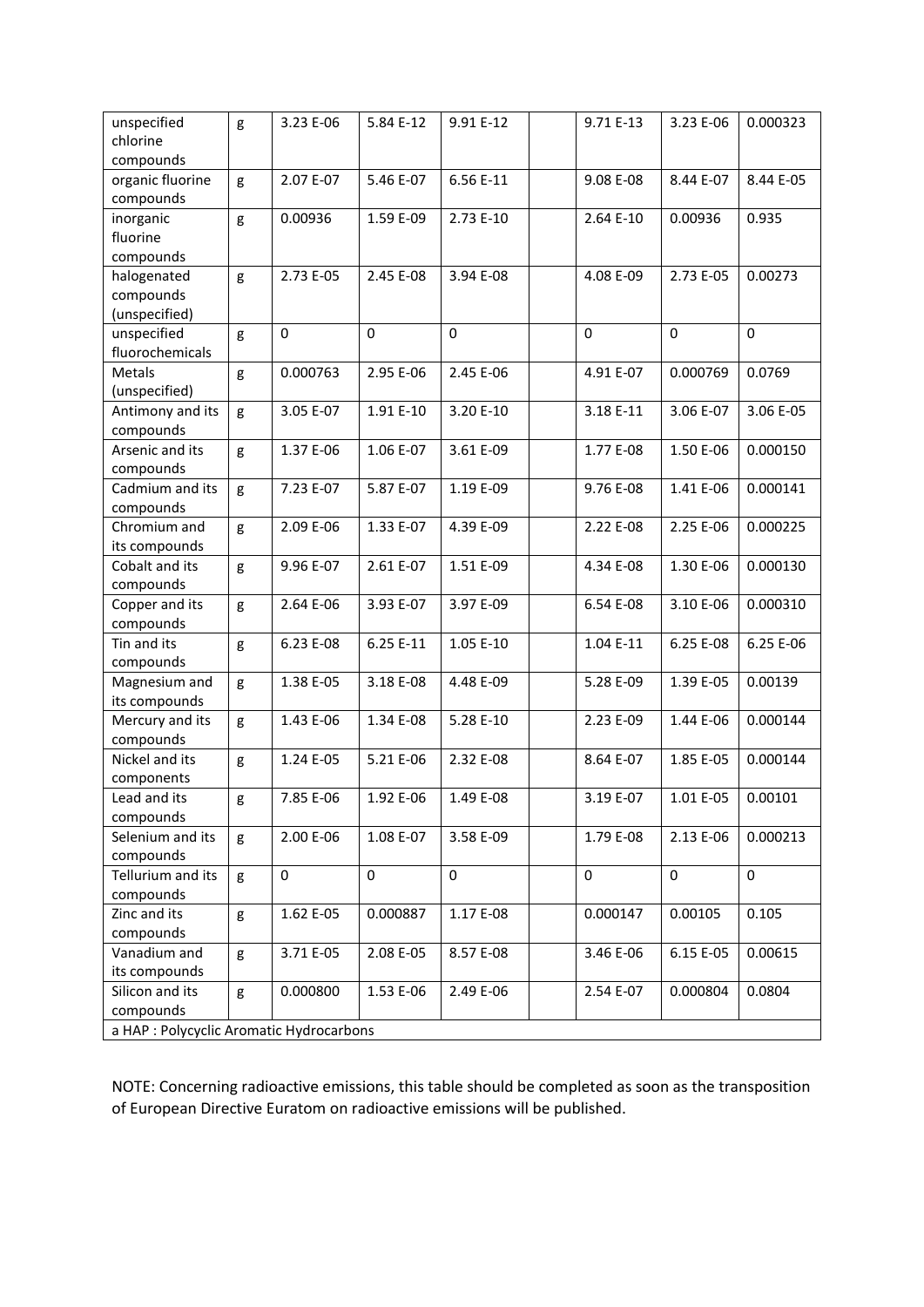### **Comments on air emissions:**

Air emissions come primarily from the brick production site POROTHERM R25 Th + and transportation of product from that site to the implementation site.

### **The carbon dioxide is equal to 288 g / UF.**

Emissions of carbon dioxide are divided as follows;

- manufacturing process (91%);
- transporting step (8%);
- end of life stage (1%).

Emissions of carbon dioxide on the production site by two sources:

- CO2 emissions from combustion of natural gas during the drying and firing of the brick
- CO2 emissions due to the partial combustion residues of the paper industry and sawdust;
- CO2 emissions from decarbonisation of raw materials when cooking.

### **The nitrogen oxide emissions are equal to 1.54 g / UF.**

They are mainly divided as follows

- Manufacturing process (79%)
- Transporting (18%)
- End of life stage (3%)

### **Emissions of sulfur oxides are equal to 1.62 g / UF.**

They are mainly divided as follows

- Manufacturing process (99%)
- Transportation (1%)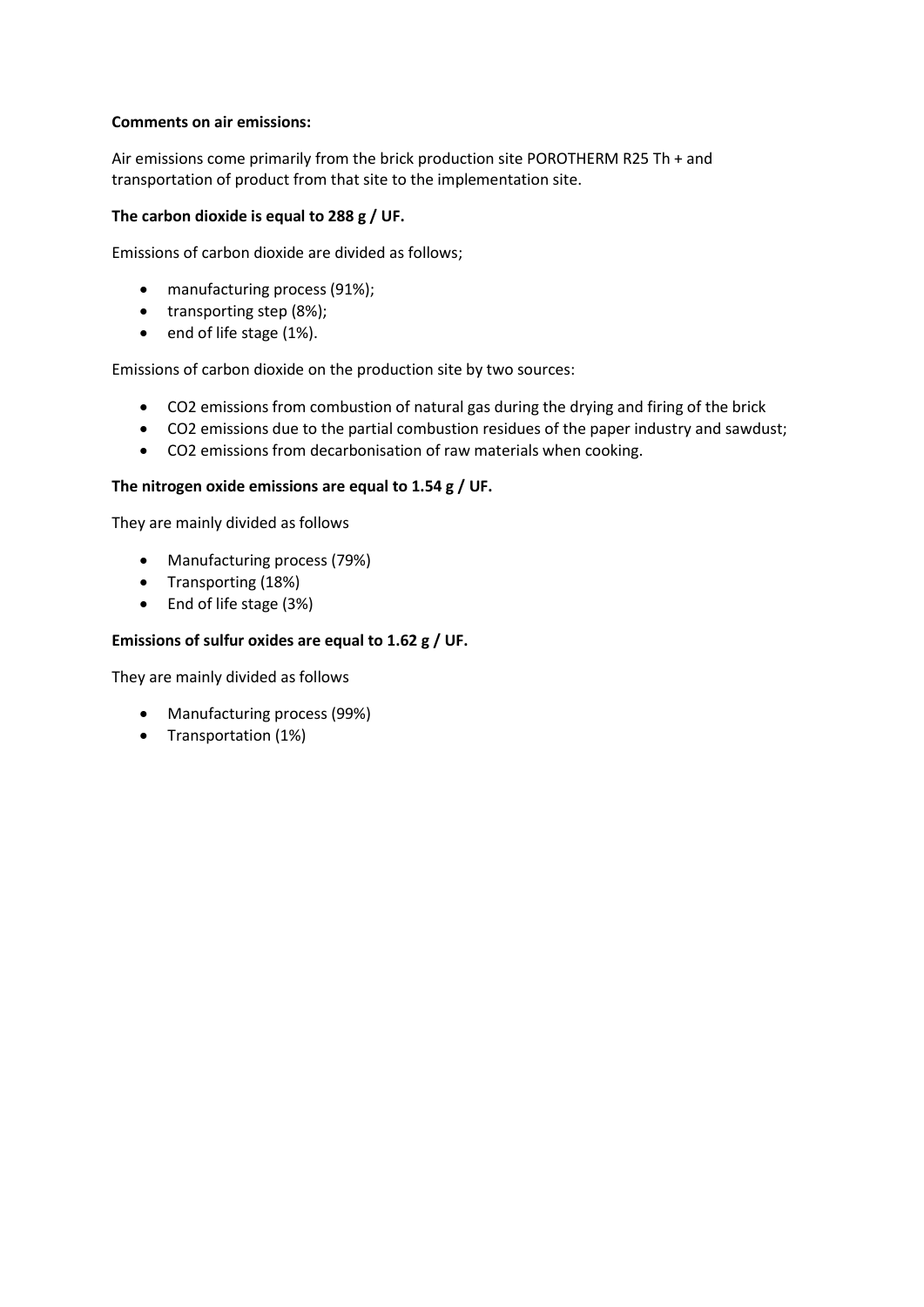# **2.2.2 Water emissions (NF P01-010 § 5.2.2)**

A reading guide table is available on page 4.

|                     | Unit | Production  | Transport   | Installation | Life | End of      | Total life cycle |             |
|---------------------|------|-------------|-------------|--------------|------|-------------|------------------|-------------|
|                     |      |             |             |              | used | life        |                  |             |
|                     |      |             |             |              |      |             | Per Year         | For DVT     |
| Chemical Oxygen     | g    | 0.00277     | 0.00104     | 2.18 E-07    |      | 0.000173    | 0.00399          | 0.399       |
| Demand              |      |             |             |              |      |             |                  |             |
| Biochemical oxygen  | g    | 0.000439    | 3.15 E-05   | 2.29 E-08    |      | 5.25 E-06   | 0.000476         | 0.0476      |
| demand in 5 days    |      |             |             |              |      |             |                  |             |
| Suspended matter    | g    | 0.0628      | 0.000175    | 1.71 E-05    |      | 2.91 E-05   | 0.0631           | 6.31        |
| Cyanide             | g    | 6.36 E-06   | 1.49 E-06   | 1.27 E-08    |      | 2.47 E-07   | 8.11 E-06        | 0.000811    |
| Halogenated         | g    | 1.01 E-06   | 1.47 E-06   | 1.50 E-10    |      | 2.45 E-07   | 2.72 E-06        | 0.000272    |
| organic compounds   |      |             |             |              |      |             |                  |             |
| absorbable          |      |             |             |              |      |             |                  |             |
| Hydrocarbons        | g    | 0.00470     | 0.00527     | 1.46 E-06    |      | 0.000876    | 0.0108           | 1.08        |
| (unspecified)       |      |             |             |              |      |             |                  |             |
| nitrogen            | g    | 0.000608    | 0.000873    | 8.11 E-07    |      | 0.000145    | 0.00163          | 0.163       |
| compounds           |      |             |             |              |      |             |                  |             |
| phosphorus          | g    | 4.82 E-05   | 2.90 E-06   | 4.41 E-09    |      | 4.83 E-07   | 5.16 E-07        | 0.00516     |
| compounds           |      |             |             |              |      |             |                  |             |
| organic fluorine    | g    | $\mathbf 0$ | $\mathbf 0$ | $\mathbf 0$  |      | $\mathbf 0$ | $\mathbf 0$      | $\mathbf 0$ |
| compounds           |      |             |             |              |      |             |                  |             |
| inorganic fluorine  | g    | 0.000339    | 1.46 E-05   | 0.000660     |      | 0.0334      | 0.0345           | 3.45        |
| compounds           |      |             |             |              |      |             |                  |             |
| unspecified         | g    | $\mathbf 0$ | $\Omega$    | $\mathbf 0$  |      | $\mathbf 0$ | $\mathbf 0$      | $\pmb{0}$   |
| fluorochemicals     |      |             |             |              |      |             |                  |             |
| organic chlorine    | g    | 7.62 E-06   | 1.60 E-08   | 5.80 E-10    |      | 2.66 E-09   | 7.64 E-06        | 0.000764    |
| compounds           |      |             |             |              |      |             |                  |             |
| Inorganic chlorine  | g    | 0.173       | 0.358       | 0.0266       |      | 1.40        | 1.96             | 196         |
| compounds           |      |             |             |              |      |             |                  |             |
| Chlorine            | g    | 0.00260     | 6.21 E-06   | 2.05 E-07    |      | 1.03 E-06   | 0.00261          | 0.261       |
| compounds           |      |             |             |              |      |             |                  |             |
| (unspecified)       |      |             |             |              |      |             |                  |             |
| HAP (unspecified)   | g    | 2.78 E-06   | 9.02 E-06   | 1.13 E-09    |      | 1.50 E-06   | 1.33 E-05        | 0.00133     |
| Metal (unspecified) | g    | 0.0186      | 0.00600     | 0.00266      |      | 0.136       | 0.163            | 16.3        |
| Aluminium and its   | g    | 0.00115     | 4.02 E-06   | 2.09 E06     |      | 6.68 E-07   | 0.00115          | 0.115       |
| compounds           |      |             |             |              |      |             |                  |             |
| Arsenic and its     | g    | 2.83 E-06   | 2.93 E-07   | 1.65 E-05    |      | 0.000836    | 0.000856         | 0.0856      |
| compounds           |      |             |             |              |      |             |                  |             |
| Cadmium and its     | g    | 3.71 E-07   | 4.86 E-07   | 1.32 E-06    |      | 6.70 E-05   | 6.91 E-05        | 0.00691     |
| compounds           |      |             |             |              |      |             |                  |             |
| Chromium and its    | g    | 1.48 E-05   | 1.71 E-06   | 1.65 E-05    |      | 0.000836    | 0.000869         | 0.0869      |
| compounds           |      |             |             |              |      |             |                  |             |
| Copper and its      | g    | 5.92 E-06   | 9.89 E-07   | 6.60 E-05    |      | 0.00334     | 0.00342          | 0.342       |
| compounds           |      |             |             |              |      |             |                  |             |
| Tin and its         | g    | 4.03 E-08   | 2.59 E-11   | 4.38 E-11    |      | 4.30 E-12   | 4.04 E-08        | 4.04 E-     |
| compounds           |      |             |             |              |      |             |                  | 06          |
| Iron and its        | g    | 0.00130     | 8.69 E-05   | 2.53 E-06    |      | 1.45 E-05   | 0.00141          | 0.141       |
| compounds           |      |             |             |              |      |             |                  |             |
| Mercury and its     | g    | 8.08 E-07   | 2.89 E-09   | 3.30 E-07    |      | 1.67 E-05   | 1.79 E-05        | 0.00179     |
| compounds           |      |             |             |              |      |             |                  |             |
| Nickel and its      | g    | 7.38 E-06   | 1.68 E-06   | 4.10 E-09    |      | 2.80 E-07   | 9.35 E-06        | 0.000935    |
| compounds           |      |             |             |              |      |             |                  |             |
| Lead and its        | g    | 4.25 E-05   | 3.76 E-07   | 1.66 E-05    |      | 0.000836    | 0.000896         | 0.0896      |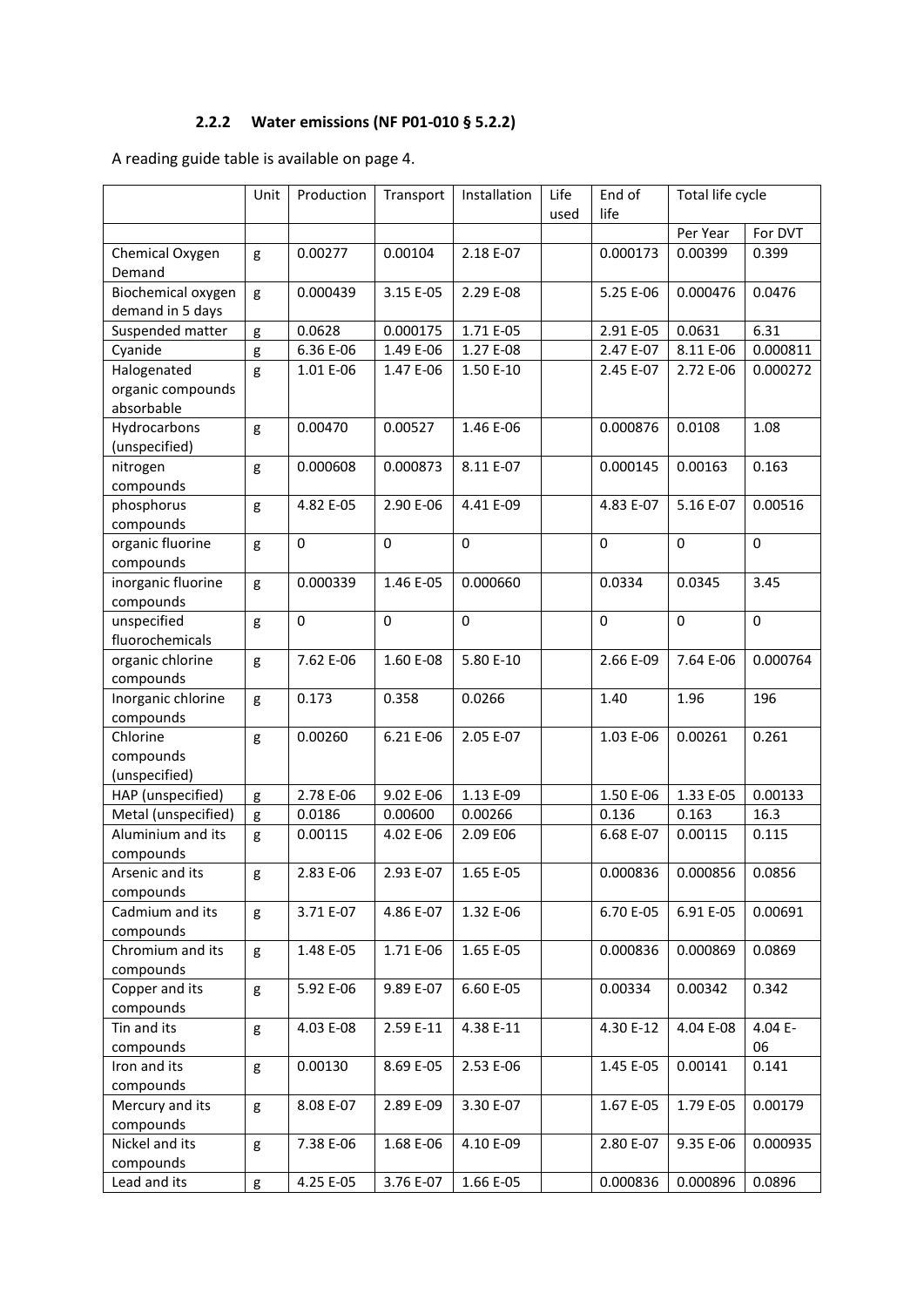| compounds        |       |           |           |           |          |         |       |
|------------------|-------|-----------|-----------|-----------|----------|---------|-------|
| Zinc and its     |       | 2.74 E-05 | 2.94 E-06 | 0.000132  | 0.00669  | 0.00685 | 0.685 |
| compounds        |       |           |           |           |          |         |       |
| water discharged | litre | 0.00544   | 0.00120   | 1.29 E-05 | 0.000199 | 0.00684 | 0.684 |

#### **Comments on emissions to water:**

Discharges to water are low. The production site does not reject process water in the environment.

Most of the water used on the site is used to make clay blends and evaporates into the air during the drying and firing bricks.

### **2.2.3 Emissions into the ground (NF P01-010 § 5.2.3)**

A reading guide table is available on page 4.

|                                                                                   | Unit | Production | Transport   | Installation | Life | End of life | Total life cycle |           |
|-----------------------------------------------------------------------------------|------|------------|-------------|--------------|------|-------------|------------------|-----------|
|                                                                                   |      |            |             |              | used |             |                  |           |
|                                                                                   |      |            |             |              |      |             | Per Year         | For DVT   |
| Arsenic and its                                                                   | g    | 4.61 E-07  | 1.10 E-09   | 3.64 E-11    |      | 1.83 E-10   | 4.62 E-07        | 4.62 E-05 |
| compounds                                                                         |      |            |             |              |      |             |                  |           |
| biocides                                                                          | g    | 1.72 E-09  | $\Omega$    | $\Omega$     |      | $\Omega$    | 1.72 E-09        | 1.72 E-07 |
| Cadmium and its<br>compounds                                                      | g    | 2.19 E-10  | 4.89 E-13   | 1.65 E-14    |      | 8.29 E-14   | 2.19 E-10        | 2.19 E-08 |
| Chromium and                                                                      | g    | 5.79 E-06  | 1.38 E-08   | 4.55 E-10    |      | 2.29 E-09   | 5.81 E-06        | 0.000581  |
| its compounds                                                                     |      |            |             |              |      |             |                  |           |
| Copper and its                                                                    | g    | 2.92 E-09  | 2.53 E-12   | 8.35 E-14    |      | 4.21 E-13   | 2.93 E-09        | 2.93 E-07 |
| compounds                                                                         |      |            |             |              |      |             |                  |           |
| Tin and its                                                                       | g    | 5.69 E-13  | $\mathbf 0$ | $\mathbf 0$  |      | $\Omega$    | 5.69 E-13        | 5.69 E-11 |
| compounds                                                                         |      |            |             |              |      |             |                  |           |
| Iron and its                                                                      | g    | 0.00230    | 5.50 E-06   | 1.82 E-07    |      | 9.15 E-07   | 0.00231          | 0.231     |
| compounds                                                                         |      |            |             |              |      |             |                  |           |
| Lead and its                                                                      | g    | 4.88 E-09  | 1.16 E-11   | 3.82 E-13    |      | 1.92 E-12   | 4.90 E-09        | 4.90 E-07 |
| compounds                                                                         |      |            |             |              |      |             |                  |           |
| Mercury and its                                                                   | g    | 3.86 E-11  | 9.18 E-14   | 3.03 E-15    |      | 1.53 E-14   | 3.87 E-11        | 3.87 E-09 |
| compounds                                                                         |      |            |             |              |      |             |                  |           |
| Nickel and its                                                                    | g    | 1.66 E-09  | 3.80 E-12   | 1.25 E-13    |      | 6.31 E-13   | 1.66 E-09        | 1.66 E-07 |
| compounds                                                                         |      |            |             |              |      |             |                  |           |
| Zinc and its                                                                      | g    | 1.73 E-05  | 4.14 E-08   | 1.37 E-09    |      | 6.88 E-09   | 1.74 E-05        | 0.00174   |
| compounds                                                                         |      |            |             |              |      |             |                  |           |
| Heavy metals                                                                      | g    | 4.61 E-05  | 1.10 E-07   | 3.64 E-09    |      | 1.83 E-08   | 4.63 E-05        | 0.00463   |
| (unspecified)                                                                     |      |            |             |              |      |             |                  |           |
| Biocides: eg pesticides, herbicides, fungicides, insecticides, bactericides, etc. |      |            |             |              |      |             |                  |           |

#### **Comments on emissions in soil:**

Emissions in the soil due to the availability of fossil fuels (natural gas for the production site and heating oil for equipment career and stockyard).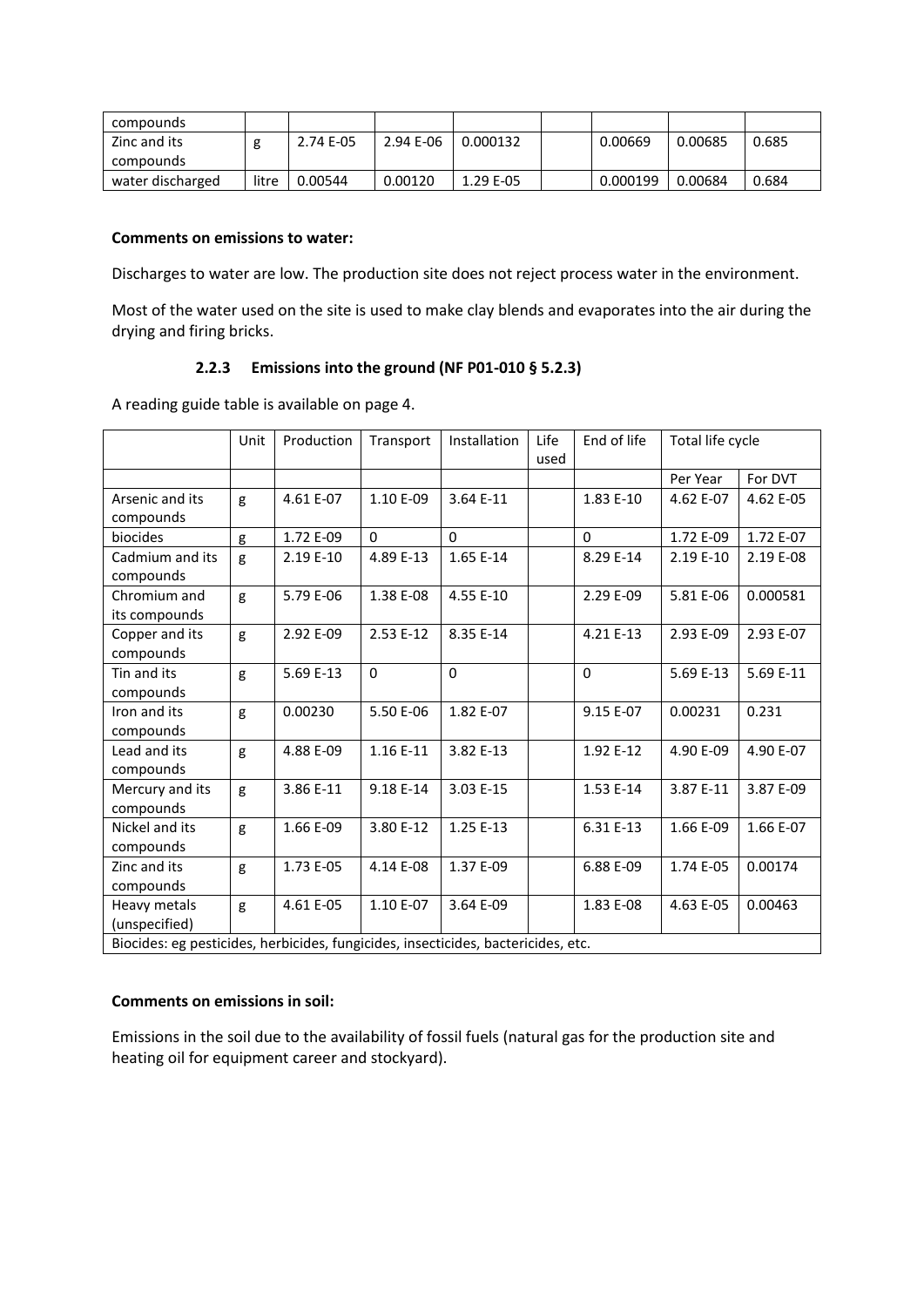## **2.3 Waste production (NF P01-010 § 5.3) 2.3.1 Recycled Waste (NF P01-010 § 5.3)**

A reading guide table is available on page 4.

|                   | Unit | Production   | Transport   | Installation | Life<br>used | End of life | Total life cycle |             |
|-------------------|------|--------------|-------------|--------------|--------------|-------------|------------------|-------------|
|                   |      |              |             |              |              |             | Per Year         | For DVT     |
| Retrieved energy  | MJ   | 1.24 E-05    | $\Omega$    | $\Omega$     |              | $\Omega$    | 1.24 E-05        | 0.00124     |
| Retrieved         | kg   | 0.000400     | 1.23 E-07   | 0.000389     |              | 2.04 E-08   | 0.000789         | 0.0789      |
| material: Total   |      |              |             |              |              |             |                  |             |
| Retrieved         | kg   | 1.34 E-06    | 2.78 E-09   | 4.71 E-09    |              | 4.62 E-10   | 1.35 E-06        | 0.000135    |
| Material: Steel   |      |              |             |              |              |             |                  |             |
| Retrieved         | kg   | $\Omega$     | $\Omega$    | $\mathbf{0}$ |              | $\Omega$    | $\mathbf 0$      | $\mathbf 0$ |
| Material:         |      |              |             |              |              |             |                  |             |
| Aluminium         |      |              |             |              |              |             |                  |             |
| Retrieved         |      | $\mathbf{0}$ | $\Omega$    | $\mathbf{0}$ |              | $\Omega$    | $\Omega$         | $\Omega$    |
| material: Metal   |      |              |             |              |              |             |                  |             |
| (unspecified)     |      |              |             |              |              |             |                  |             |
| Retrieved         | kg   | 0.000102     | $\Omega$    | 6.26 E-07    |              | $\Omega$    | 0.000103         | 0.0103      |
| Material: Paper   |      |              |             |              |              |             |                  |             |
| Retrieved         | kg   | 3.79 E-05    | $\Omega$    | 1.36 E-05    |              | $\Omega$    | 5.16 E-05        | 0.00516     |
| material: Plastic |      |              |             |              |              |             |                  |             |
| Retrieved         | kg   | $\Omega$     | $\mathbf 0$ | $\Omega$     |              | $\Omega$    | $\Omega$         | $\mathbf 0$ |
| material: cullet  |      |              |             |              |              |             |                  |             |
| Retrieved         | kg   | 0.000206     | $\mathbf 0$ | 0.000306     |              | $\Omega$    | 0.000512         | 0.0512      |
| material:         |      |              |             |              |              |             |                  |             |
| <b>Biomass</b>    |      |              |             |              |              |             |                  |             |
| Retrieved         | kg   | 3.22 E-05    | $\Omega$    | $\mathbf{0}$ |              | $\Omega$    | 3.22 E-05        | 0.00322     |
| material: Mineral |      |              |             |              |              |             |                  |             |
| Retrieved         | kg   | 2.00 E-05    | 1.20 E-07   | 6.93 E-05    |              | 1.99 E-08   | 8.95 E-05        | 0.00895     |
| Material:         |      |              |             |              |              |             |                  |             |
| Unspecified       |      |              |             |              |              |             |                  |             |

#### **2.2.2 Waste disposed (NF P01-010 § 5.3)**

A reading guide table is available on page 4.

|                 | Unit | Production | Transport | Installation | Life | End of life | Total life cycle |         |
|-----------------|------|------------|-----------|--------------|------|-------------|------------------|---------|
|                 |      |            |           |              | used |             |                  |         |
|                 |      |            |           |              |      |             | Per Year         | For DVT |
| Dangerous waste | kg   | 6.47 E-05  | 6.92 E-06 | 3.36 E-09    |      | 1.15 E-06   | 7.28 E-05        | 0.00728 |
| Non dangerous   | kg   | 0.00103    | 6.93 E-06 | 3.01 E-06    |      | 1.15 E-06   | 0.00104          | 0.104   |
| waste           |      |            |           |              |      |             |                  |         |
| inert waste     | kg   | 0.0137     | 4.04 E-05 | 0.0337       |      | 1.67        | 1.72             | 172     |
| Radioactive     | kg   | 1.45 E-05  | 4.93 E-06 | 4.65 E-08    |      | 8.21 E-07   | 2.03 E-05        | 0.00203 |
| waste           |      |            |           |              |      |             |                  |         |

#### **Comments relating to the production and waste management procedures**

The waste recovered are mainly packaging waste. The majority of waste is disposed of inert waste, which come from the end of life of the brick POROTHERM R25 Th +. They are put in landfills for inert waste after building demolition. Radioactive waste exclusively from the use of the French electricity.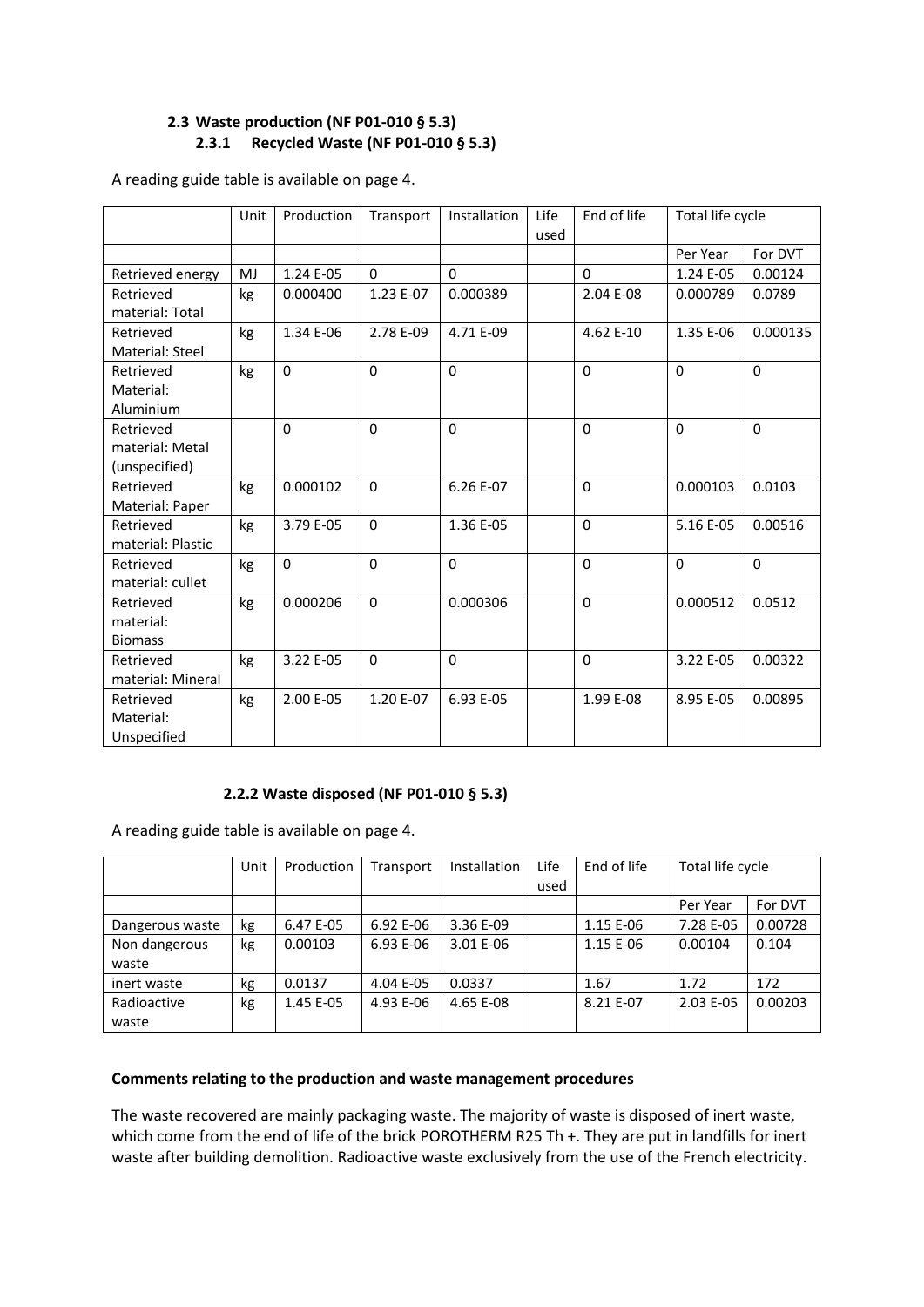### **3. Representative environmental impacts of construction products according to NF P 01-010 § 6**

All these impacts are informed or calculated as indicated in § 6.1 of the standard NF P01-010, from the data of § 2 and the functional unit by reference annuity defined in § 1.1 and 1.2 of this Declaration and for the business unit reported any DVT (Typical Lifetime)

| No.            | <b>Environmental Impact</b>                  | Indicator value for the       | Indicator value for all            |  |
|----------------|----------------------------------------------|-------------------------------|------------------------------------|--|
|                |                                              | functional unit               | <b>DVT</b>                         |  |
| $\mathbf{1}$   | Consumption of energy resources              |                               |                                    |  |
|                | <b>Total Primary Energy</b>                  | 4.79 MJ/UF                    | 479 MJ                             |  |
|                | Renewable Energy                             | 0.79 MJ/UF                    | 79 MJ                              |  |
|                | Non-renewable Energy                         | 4.00 MJ/UF                    | 400 MJ                             |  |
| $\overline{2}$ | Exhaustion of resources (ADP)                | 0.00127 kg antimony           | 0.127 kg antimony                  |  |
|                |                                              | equivalent (Sb) / UF          | equivalent (Sb)                    |  |
| 3              | Total water consumption                      | 0.664 litre/UF                | 66.4 litre                         |  |
| $\overline{4}$ | Solid Waste                                  |                               |                                    |  |
|                | Recycled Waste (total)                       | 0.000789 kg/UF                | 0.0789 kg                          |  |
|                | Waste Disposed:                              |                               |                                    |  |
|                | Dangerous waste                              | 7.28 E-05 kg/UF               | 0.00728 kg                         |  |
|                | Non dangerous waste                          | 0.00104 kg/UF                 | $0.104$ kg                         |  |
|                | Inert waste<br>$\overline{\phantom{0}}$      | 1.72 kg/UF                    | 172 kg                             |  |
|                | <b>Radioactive Waste</b>                     | 2.03 E-05 kg/UF               | 0.00203 kg                         |  |
|                |                                              |                               |                                    |  |
| 5              | Climate Change                               | 0.293 kg equivalent           | 29.3 kg equivalent CO <sub>2</sub> |  |
|                |                                              | CO <sub>2</sub> /UF           |                                    |  |
| 6              | Atmospheric Acidification                    | 0.00273 kg equivalent         | 0.273 kg equivalent                |  |
|                |                                              | SO <sub>2</sub> /UF           | SO <sub>2</sub>                    |  |
| $\overline{7}$ | <b>Air Pollution</b>                         | 21.15 m <sup>3</sup> /UF      | 2115 m <sup>3</sup>                |  |
| 8              | <b>Water Pollution</b>                       | $0.231 \text{ m}^3/\text{UF}$ | 23.1 m <sup>3</sup>                |  |
| 9              | Destruction of the stratospheric ozone layer | 0 kg CFC equivalent           | 0 kg CFC equivalent                |  |
|                |                                              | <b>R11/UF</b>                 | R11                                |  |
| 10             | <b>Photochemical Ozone Creation</b>          | 2.27 E-07 kg                  | 2.27 E-05 kg                       |  |
|                |                                              | equivalent                    | equivalent ethylene                |  |
|                |                                              | ethylene/UF                   |                                    |  |
| 11             | Eutrophication                               | 9,29*10-4 g éq. PO4           | 9,29*10-2 g éq. PO4                |  |
|                |                                              | $3.7$ UF                      | $\overline{R}$                     |  |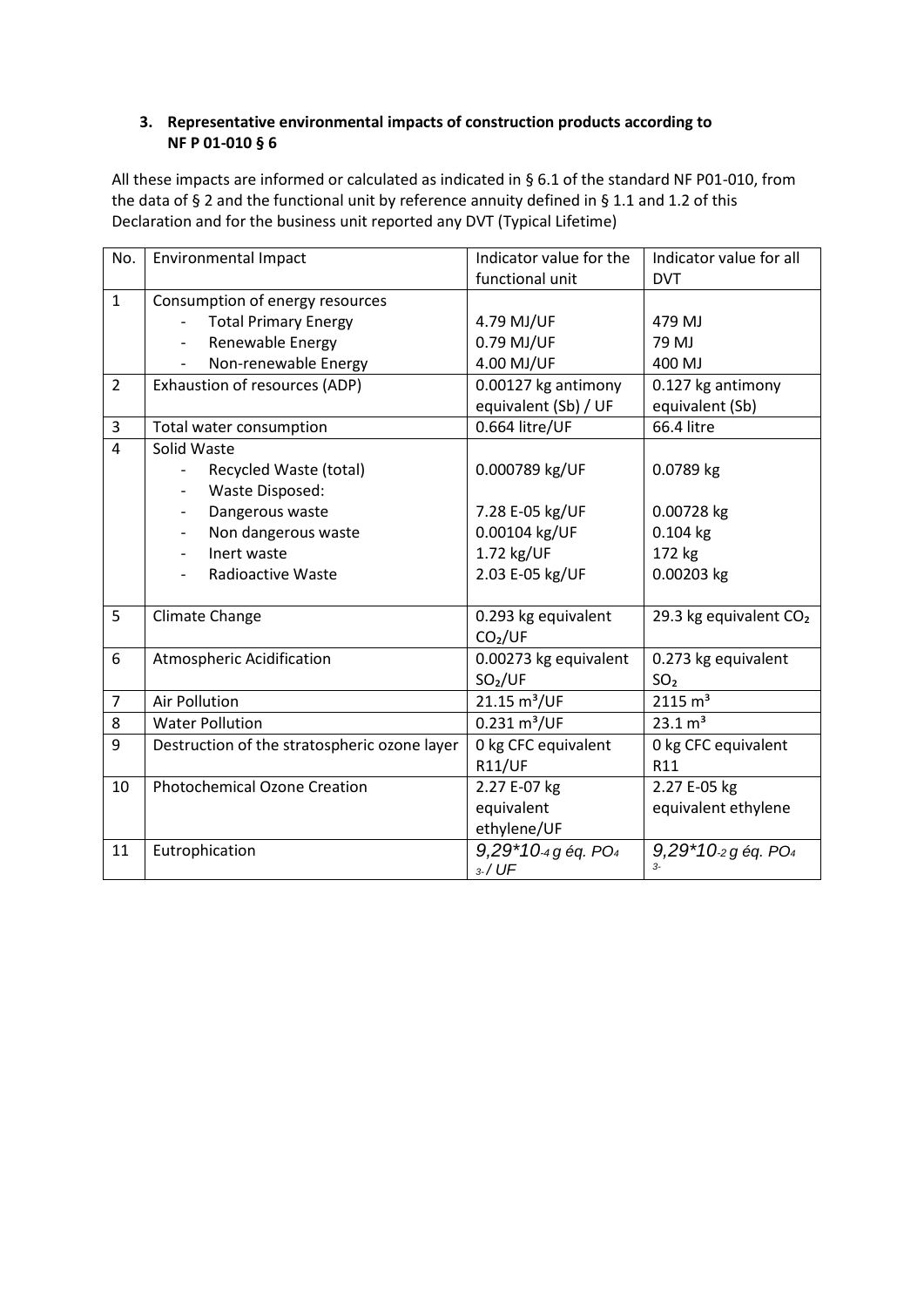| <b>Product Contribution</b>                                                |                           | Paragraph<br>Concerned | Expression (value measurements, calculations)                                                                                                                                                                                                                                                                                      |  |  |
|----------------------------------------------------------------------------|---------------------------|------------------------|------------------------------------------------------------------------------------------------------------------------------------------------------------------------------------------------------------------------------------------------------------------------------------------------------------------------------------|--|--|
| Assessment of<br>sanitary<br>health risks<br>quality of<br>interior spaces |                           | § 4.1.1                | VOC emissions testing and formaldehyde has<br>been made following the AFSSET protocol (test<br>report SB 11-127 and SB 11-132 Test report<br>Excell 2007-09-120).                                                                                                                                                                  |  |  |
|                                                                            |                           |                        | The product has sustained behaviour towards<br>characterization tests to fungal growth (test<br>report No. SB-2009-051 CSTB).                                                                                                                                                                                                      |  |  |
|                                                                            |                           |                        | natural radioactive emissions of the product<br>(report CTMNC RADON).                                                                                                                                                                                                                                                              |  |  |
|                                                                            |                           |                        | The product does not release respirable fibres,<br>mineral or vegetable, suspended in the air.<br>(CTTB Study 1999-2000).                                                                                                                                                                                                          |  |  |
|                                                                            | sanitary water<br>quality | $§$ 4.1.2              | Not applicable because this is not in contact<br>neither with water intended for human<br>consumption or with runoff, seepage, ground<br>water or even with surface water.                                                                                                                                                         |  |  |
| A quality of life                                                          | Hydrothermal<br>comfort   | $§$ 4.2.1              | This product claims a thermal resistance of 1.61<br>m2.K.W-1. (Record CE POROTHERM R25 Th +<br>500x250x249 Base)                                                                                                                                                                                                                   |  |  |
|                                                                            | Acoustic<br>comfort       | $§$ 4.2.2              | This product claims a reduction index to inside<br>noise Rw (C; Ctr) of 60 (-3; -9) dB and 61 (-1; -7)<br>dB by doubling the wall (CSTB report AC08-<br>26012563).                                                                                                                                                                 |  |  |
|                                                                            | visual comfort            | $§$ 4.2.3              | Not applicable because in its normal use, the<br>product is not visible in either interior spaces or<br>from outside                                                                                                                                                                                                               |  |  |
|                                                                            | Olfactory<br>comfort      | $§$ 4.2.4              | No odor emission test was conducted.<br>Nevertheless, the product being covered in<br>most cases, is not in direct contact with the air<br>inside buildings, so it is not directly involved in<br>the olfactory comfort (clay building materials -<br>Manufacture and properties [p. 180]. Mr.<br>Kornmann. SEPTIMA 2005 Edition). |  |  |

# **4. Contribution of the product to health risk assessment and quality of life within the building according to NF P 01-010 § 7**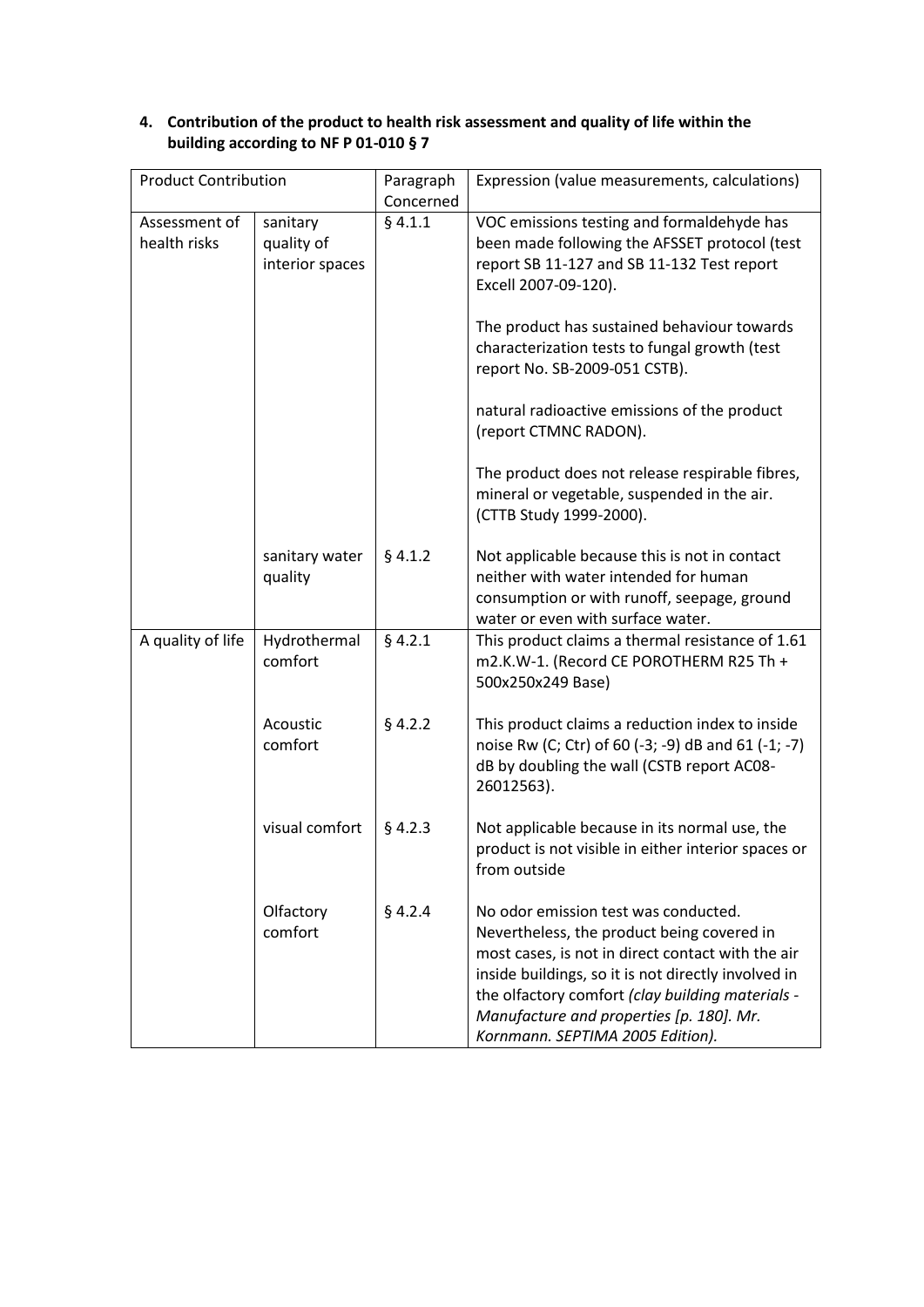### **4.1 Information relevant to the assessment of health risks (NF P 01-010 § 7.2) 4.1.1 Contribution to the health quality of interior spaces (NF P 01-010 § 7.2.1)**

Brick POROTHERM R25 Th + participates in the development of a health quality inside the building. Brick POROTHERM R25 Th + is the same family as the brick POROTHERM GFR20 + Th.

#### **VOC and formaldehyde**

VOC emissions testing and formaldehyde has been made following the AFSSET protocol (test report SB 11-127 and SB 11-132 Test report Excell 2007-09-120).

VOC emissions and POROTHERM R25 Th + of aldehydes to the implementation stage of life are below the thresholds set by the AFSSET protocol. The measurements are made after 3 days and 28 days.

#### **Attitude to fungal and bacterial growth**

The product has undergone characterization tests of his behaviour towards fungal growth (Protocol AFFSET GF R20 Th +)

Tests carried out on the ground 20 bricks bonded thin seal showed no mould growth according to standards NF EN 846 and NF V 18-112. The products are therefore considered fungistatic.

#### **Natural radioactive emissions**

natural radioactive emissions of the product (report CTMNC RADON).

Natural radioactivity test campaign conducted on clay brick structure showed that the radionuclide content of the clay is close to the average concentrations of the earth's crust (Ra 45 Bq / kg; Th 48 Bq / kg ; K 698 Bq / kg). The campaign raised no risk of exposure to radon and gamma radiation. The product, implemented according to the scenario "walls", is considered very low emissivity from the viewpoint of radioactive emissions (excess of actual annual dose <0.3 mSv).

#### **Emissions of particles and fibres**

The product does not release respirable fibres, mineral or vegetable, suspended in the air. (CTTB Study 1999-2000). These products have natural compositions, excluding toxic products such as fungicides and / or insecticides

*Sources:*

*Assessment of VOC and formaldehyde according to protocol AFSSET - Test report SB SB 11-127 11- 132*

*Report CTMNC RADON*

*CTTB study 1999-2000*

*Protocol AFFSET GF R20 Th +*

*Test report Excell 2007-09-120*

#### **4.1.2 Contribution to the sanitary quality of water (NF P 01-010 § 7.2.2)**

Not applicable because this is not in contact neither with water intended for human consumption or with runoff, seepage, ground water or even with surface water. Indeed, brick POROTHERM R25 Th + does not interact with the water supply systems and water recovery.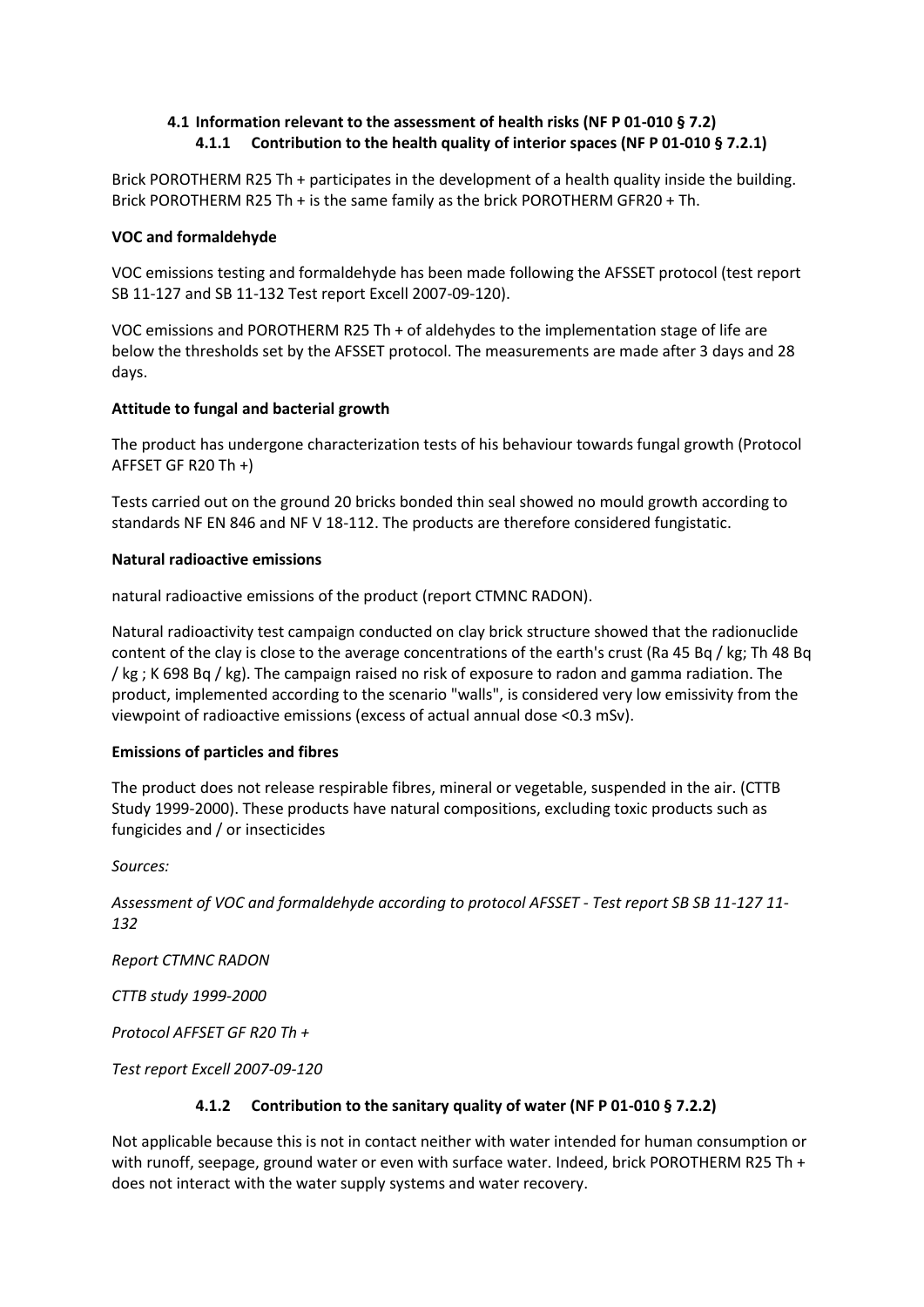# **4.2 Contribution of the product to the quality of life within the building (NF P 01-010 § 7.3) 4.2.1 Product features involved in creating hydrothermal comfort conditions in the building (NF P 01-010 § 7.3.1)**

This product claims a thermal resistance of 1.61 m2.K.W-1. (Record CE POROTHERM R25 Th + 500x250x249 Base)

The clay has a strong structural capillarity. It allows a "breathing" Natural home, thereby controlling the humidity of the ambient air cleaner thus avoiding the proliferation of microorganisms. Brick POROTHERM R25 Th + removes any risk of condensation and creates a healthy frame, unalterable in time.

The terracotta brick wall POROTHERM R25 Th +, thanks to the multitude of air cells, reaches the thermal resistance of 1.61 m2.K.W-1.

This additive thermal resistance allows:

- or to substantially reduce the thickness of insulation to be used to meet the thermal regulations in force
- either identical insulation thickness to reduce the power of the heating installation. This asset has a direct impact on energy consumption.

Thanks to its high thermal performance and its ability to greatly limit the losses through the thermal bridges, brick POROTHERM R25 Th + saves energy for heating the home. Access to the BBC level is facilitated with a simple doubling stuck  $+ 12 1 32$  Ultra that provides resistance to the wall R = 5.41 m2.K.W-1.

*Sources:*

*Sheet CE POROTHERM R25 Th + 500x250x249 Base*

# **4.2.2 Product features involved in the creation of acoustic comfort conditions in the building (NF P 01-010 § 7.3.2)**

This product claims a reduction index to inside noise Rw (C; Ctr) of 60 (-3; -9) dB and 61 (-1; -7) dB by doubling the wall (CSTB report AC08-26012563) .

Brick POROTHERM R25 Th + provides part of the acoustic insulating function.The index weakened to inside noise Rw (C; Ctr) of:

60 (-3; -9) dB in the case of a masonry wall POROTHERM R25 Th + corrected for laying thin seal coated with a coating mortar of 1.5 cm on one side and a polystyrene liner elasticized TH32 and plasterboard  $13 + 80$  on the other side, 61 (-1; -7) dB in the case of a masonry wall POROTHERM R25 Th + corrected for laying thin seal coated with a mortar coating of 1.5 cm on one side and a mineral wool lining and plasterboard 10 + 80 on the other side.

*Source:*

*CSTB report AC08-26012563*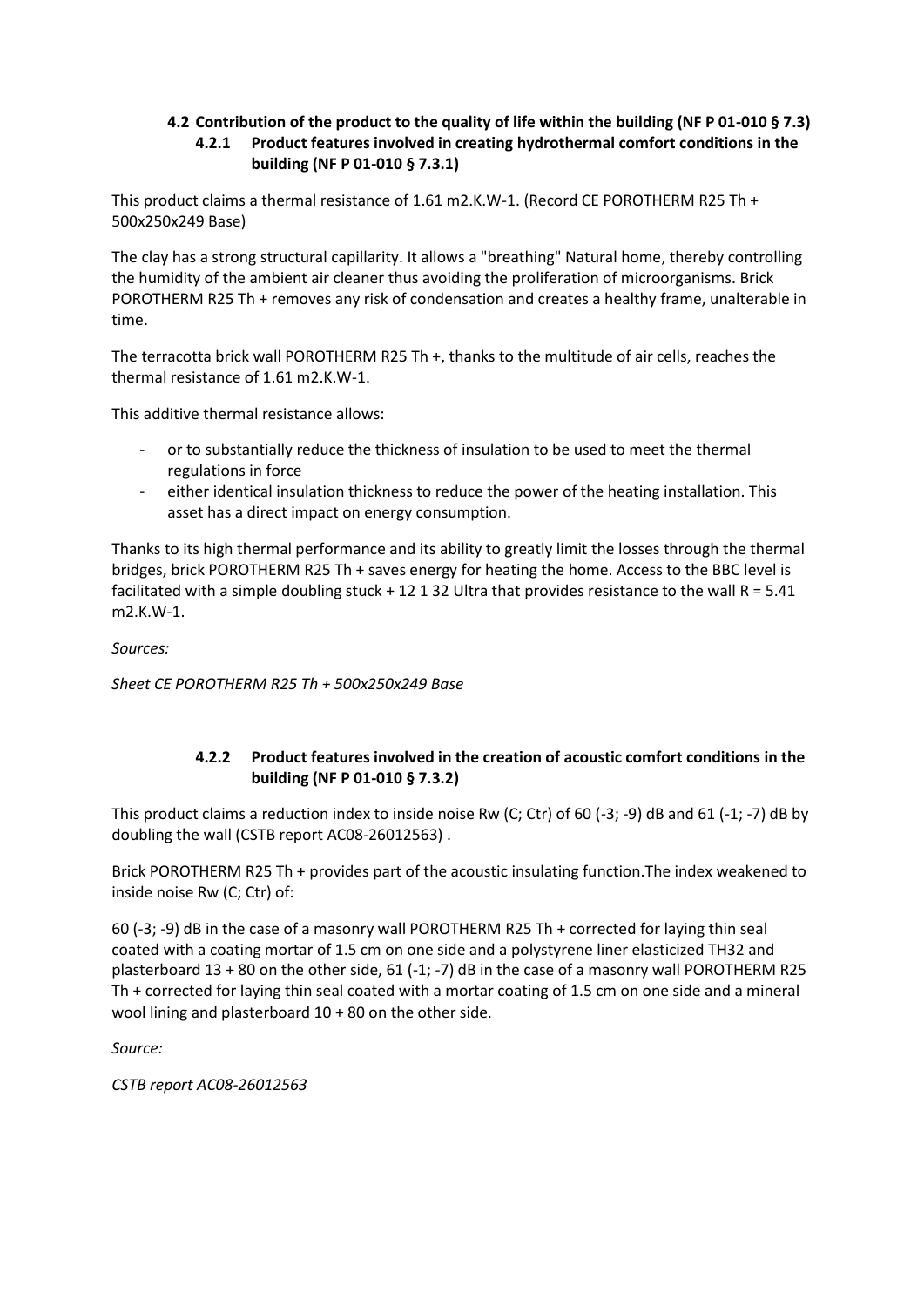## **4.2.3 Product features involved in the creation of visual comfort conditions in the building (NF P 01-010 § 7.3.3)**

Not applicable because in its normal use, the product is not visible in the interior spaces or from outside.

The structure of brick masonry is able to receive any type of coating to tailor the characteristics of visual comfort of the wall.

### **4.2.4 Product features involved in the creation of olfactory comfort conditions in the building (NF P 01-010 § 7.3.4)**

No odour emission test was conducted. Nevertheless, the product being covered in most cases, is not in direct contact with the air inside buildings, so it is not directly involved in the olfactory comfort (clay building materials - Manufacture and properties [p. 180]. Mr. Kornmann. SEPTIMA 2005 Edition).

Brick POROTHERM R25 Th + hardly emit any VOC (see product's contribution to the health quality of interior spaces) or odorant. In effect, this product is a 100% mineral material after cooking.

*Source:*

*Clay Building Materials - Manufacture and properties [p. 180]. Mr. Kornmann. 2005. Edition SEPTIMA.*

# **5. Other contributions include the product in relation to the building of eco-management concerns, economic and global environmental policy 5.1 Eco Building Management**

### **5.1.1 Energy Management**

The terracotta brick wall POROTHERM R25 Th +, thanks to the multitude of air cells, reaches the thermal resistance of 1.61 m2.K.W-1.

This additive thermal resistance allows:

- or to substantially reduce the thickness of insulation to be used to meet the thermal regulations currently in force,
- Either identical insulation thickness to reduce the power of the heating installation. This asset has a direct impact on energy consumption.

Thanks to its high thermal performance and its ability to greatly limit the losses through the thermal bridges, brick POROTHERM R25 Th + saves energy for heating the home. Access to the BBC level is facilitated with a simple doubling stuck  $12 + 1$  Ultra 32 which gives the wall a resistance R = 5.41 m2.K.W-1.

*Sources:*

*Sheet CE POROTHERM R25 Th + 500x250x249 Base*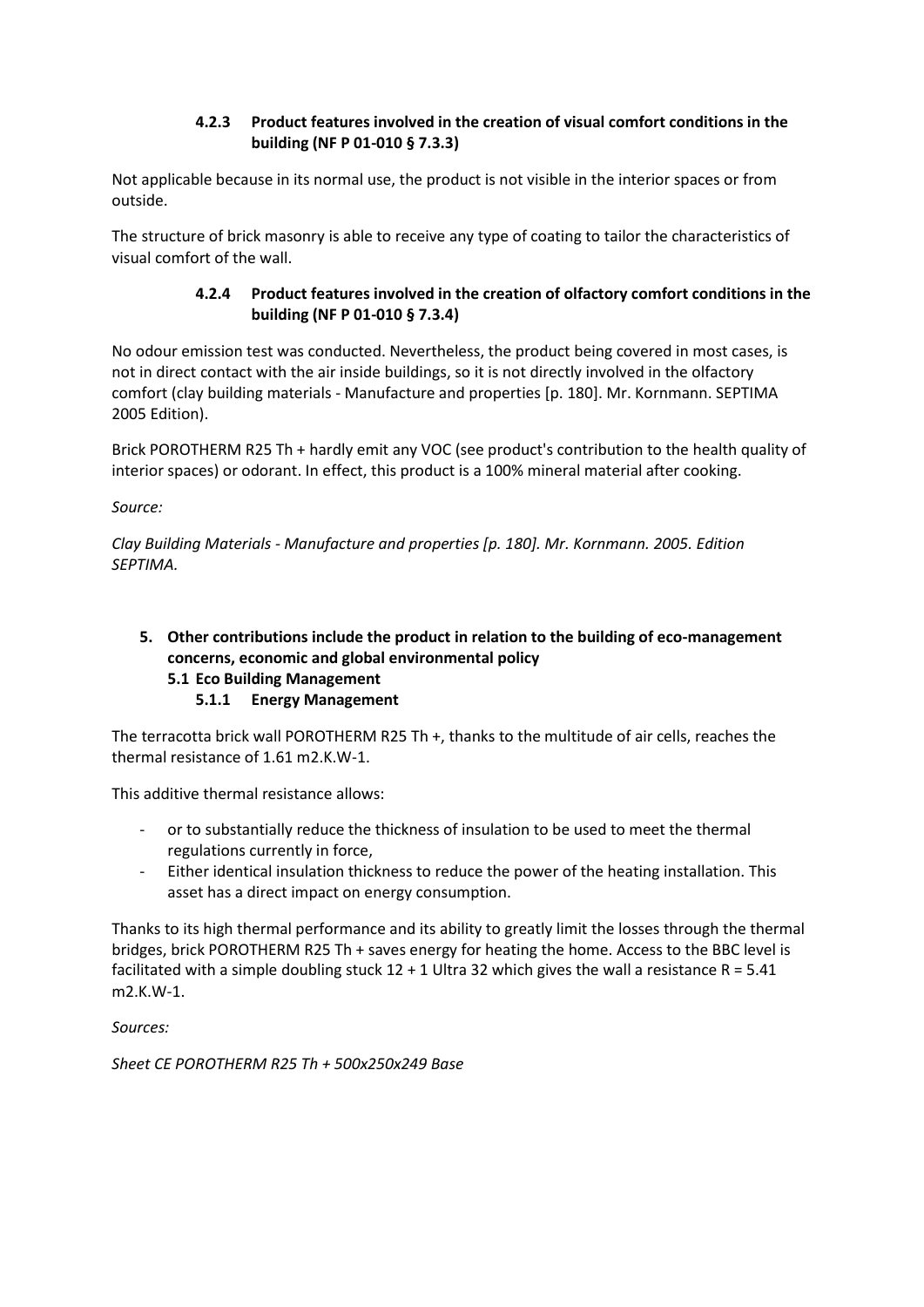### **5.1.2 Water Management**

Not applicable, indeed brick POROTHERM R25 Th + does not interact with the water supply systems and water recovery.

### **5.1.3 Care and Maintenance**

Not applicable, indeed brick POROTHERM R25 Th + requires no maintenance

### **5.2 Economic Concern**

Brick POROTHERM R25 Th + is involved in this aspect through its thermal characteristics.

Indeed, the use of this product allows an energy saving life stage implemented thus reducing the overall cost. It is important to remember that the overall cost includes those of the implementation, use, maintenance, maintenance and end of life.

Most of the overall cost of a building is related to its use.

# **5.3 Global Environmental Policy 5.3.1 Natural Resources**

The base material used in the manufacture of clay bricks is clay, a traditional material, natural and present in abundance. This clay is extracted in open pits, closest to the brickworks that used to limit transportation. After extraction of clay, these careers are being redeveloped reconciling respect for biodiversity in the medium with and consistent with the expectations and objectives of the different stakeholders.

### **5.3.2 Emissions to air and water**

### **Emissions to air**

Special provisions are made in the design and operation of brick manufacturing facilities to reduce air pollution at source, particularly by optimizing energy efficiency. This optimization is achieved by including the recovery of the hot air produced by the brick kiln and reuse for example in the dryer, to significantly reduce the consumption of natural gas, reducing emissions of greenhouse gas greenhouse.

To increase the porosity of R25 Th bricks + during their production and thus obtain thermal resistances high wall, an addition treated as biomass in the National Allocation Plan for CO2 allowances, is incorporated into the mixture of land. This addition due to its calorific value is also a heat input, thereby enabling a reduction in natural gas consumption and therefore a limitation of the combustion gases.

As for air emissions generated during baking bricks, they are processed by a thermal oxidation unit operating Autotherm way (virtually no natural gas consumption), guaranteeing emission values which meet the objectives achieved by use of best available techniques.

### **Emissions to water**

The brick manufacturing Th + R25 does not generate waste water related to the actual industrial process. Most of the water used on the site is used to make clay blends and evaporates into the air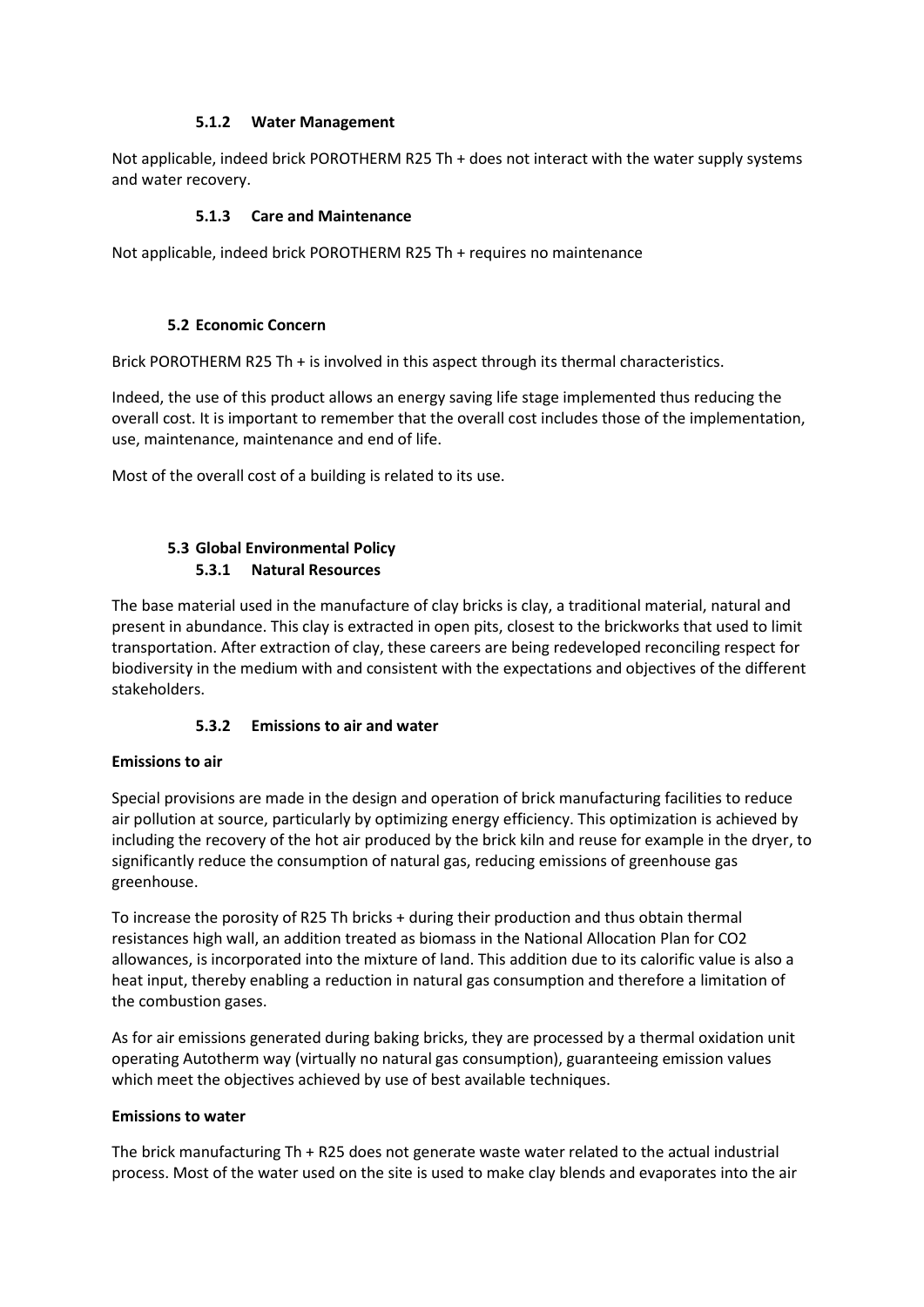during the drying and firing bricks. The main site water discharges consist of rainwater from the roads or collected on roofs, collected and discharged into the environment respecting the receiving water quality objectives

### **5.3.3 Waste**

The brick manufacturing process produces little waste and / or by-products, major (dust, raw and dry waste) being recovered and reincorporated in the basic mixtures used in manufacturing.

As for cooked waste with defects, they are mainly used to achieve the foundation of career paths but also for the same uses among farmers.

Other essentially represented by waste packaging waste is sorted to track material recovery chain.

Demolition brick waste is considered inert waste, stable and do not endanger the environment. They are accepted at landfills for inert waste after the publication of a ministerial decree in March 2006, without prior test.

### **6. Appendix: Characterization data for the calculation of the inventory life cycle (ICV)**

This appendix is from the accompanying report of the declaration (see Introduction)

## **6.1 Definition of the LCA system (Life Cycle Analysis)**

Description flows included in the product life cycle.

For each sub-stage of the life cycle of the brick POROTHERM R25 Th +, the flows considered are:

- the consumption of raw materials (clay, sand, water, etc.)
- energy consumption (electricity, natural gas, etc.)
- emissions to air,
- discharges into water,
- waste recovered and disposed of generations.

#### **6.1.1 Stages and flows included**

#### **Production**

The modelling of the manufacturing process takes into account, extraction, production and transportation of raw materials (particularly clay) the manufacture of the product on site and the associated emissions, the production of energy consumed by production facilities.

### **Transport**

Transport modelling takes into account the production and consumption of the fuel used.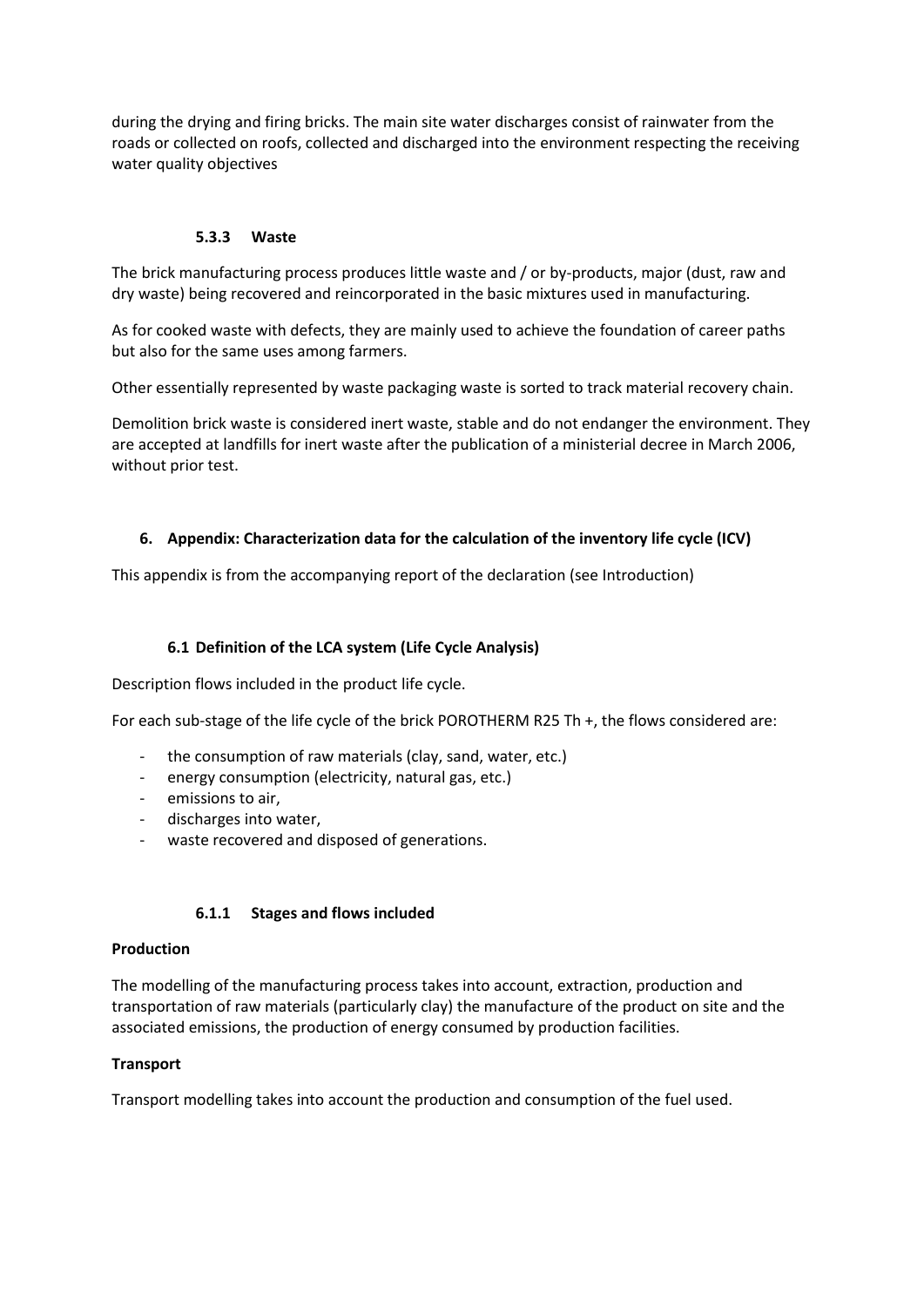#### **Implementation**

This step takes into account the end of life-life packaging of the products studied, the mortar mixing energy and the end of life of brick breakages.

### **Use Life**

This stage is considered no impact on the calculation of the ICV. Indeed, life stage implementation requires no maintenance or replacement of the products studied.

#### **End of Life**

Modelling the end of life stage takes into account the transport of waste from their lives out to their place of end of life as well as landfill.

#### **6.1.2 Flow Omitted**

NF P01-010 standard allows omit the boundaries of the following flow system:

- Lighting, heating and cleaning workshops,
- The administrative department,
- Transport employees,
- Manufacture of the production and transport systems tool (machines, trucks, etc. ....).

#### **6.1.3 Rule of Boundary**

The NF P01-010 set the cutoff at 98% according to section 4.5.1 of the standard.

Under this declaration, the percentage of the reassembled stream is greater than 99%

flows not included in the tables of results are:

NF P01-010 requires that substances labelled "very toxic" (T +), "toxic" (T) "harmful" (Xn) or "dangerous for the environment" (N) according to the decree of April 20 1994 and deliberately introduced in the product are taken into account for the calculation of the ICV.

No substance used is part of these categories.

### **6.2 Data Sources 6.2.1 Characterization of key data**

#### Manufacturing

Year: 2011

Geographical representation: France, the production site of Achenheim, clay pits and Lixhausen Achenheim.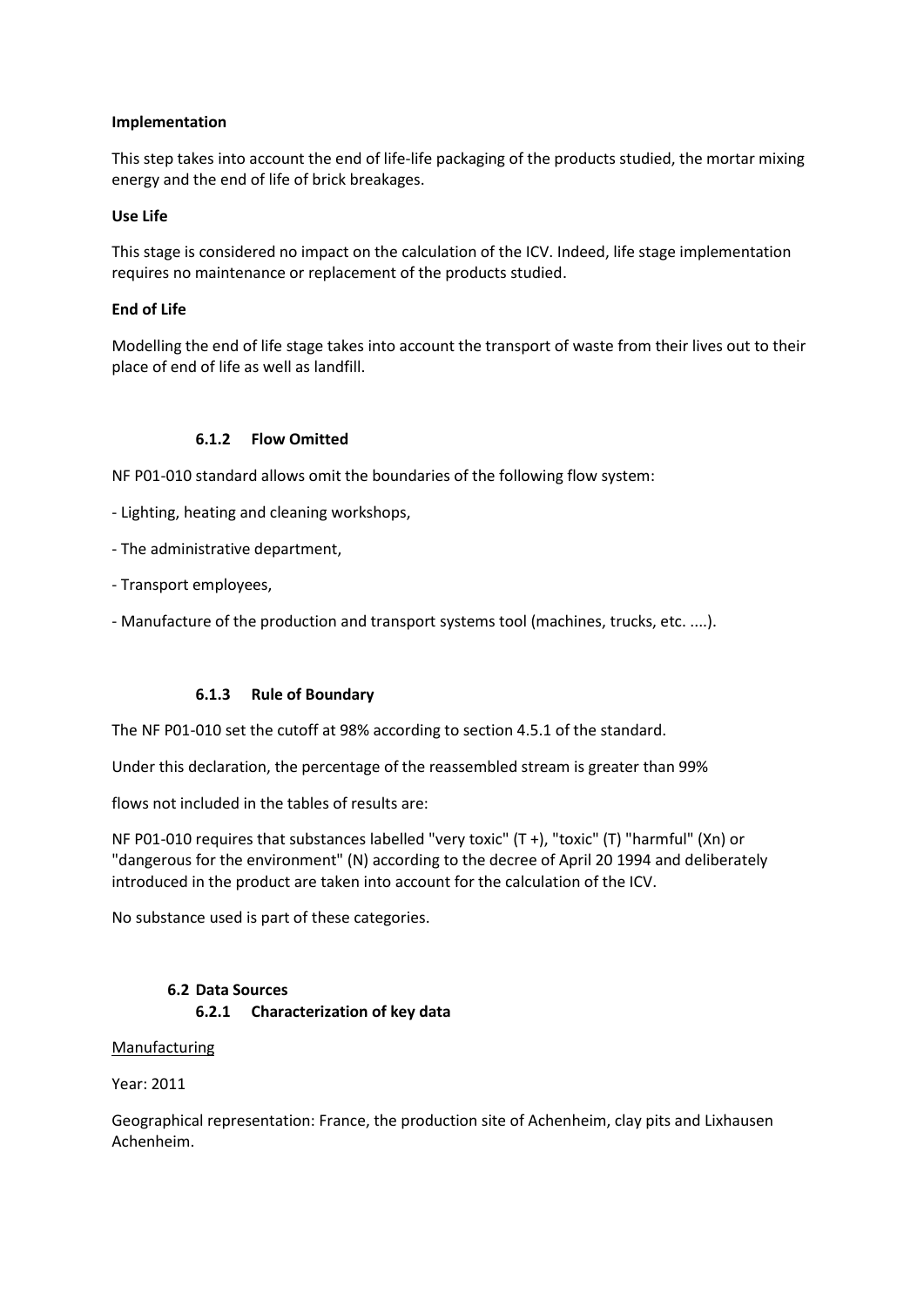Technological representativeness: data used correspond to standard technologies used for making bricks

Source: Company Wienerberger

**Transport** 

Year: 2011

Geographical representation: France

Technological representativeness: the data are representative of the transport sector in

France, in accordance with specification AFNOR FD P 01-015

Source: Society for Wienerberger distance, modeling was performed according to standard NF P 01- 010

Implementation

Year: 2011

Geographical Area: France

Source: Company Wienerberger

End of life

Year: 2011

Geographical Area: France

Source: Wienerberger Company for the amount of waste, Issue AFNOR FD P 01-015 for the associated transport

#### **6.2.2 Energy Data**

To learn whether the data used are different from those contained in the booklet

Document AFNOR FD P 01-015.

PCI Data fuels of different fuels are those of AFNOR FD P 01-015 specification.

electrical model The electricity used in this study is that of the La France.

The modelling of electricity generation was compiled from data provided by the International Energy Agency.

#### **6.2.3 Non-ICV data**

Non-ICV data used in the study were provided by the company Wienerberger